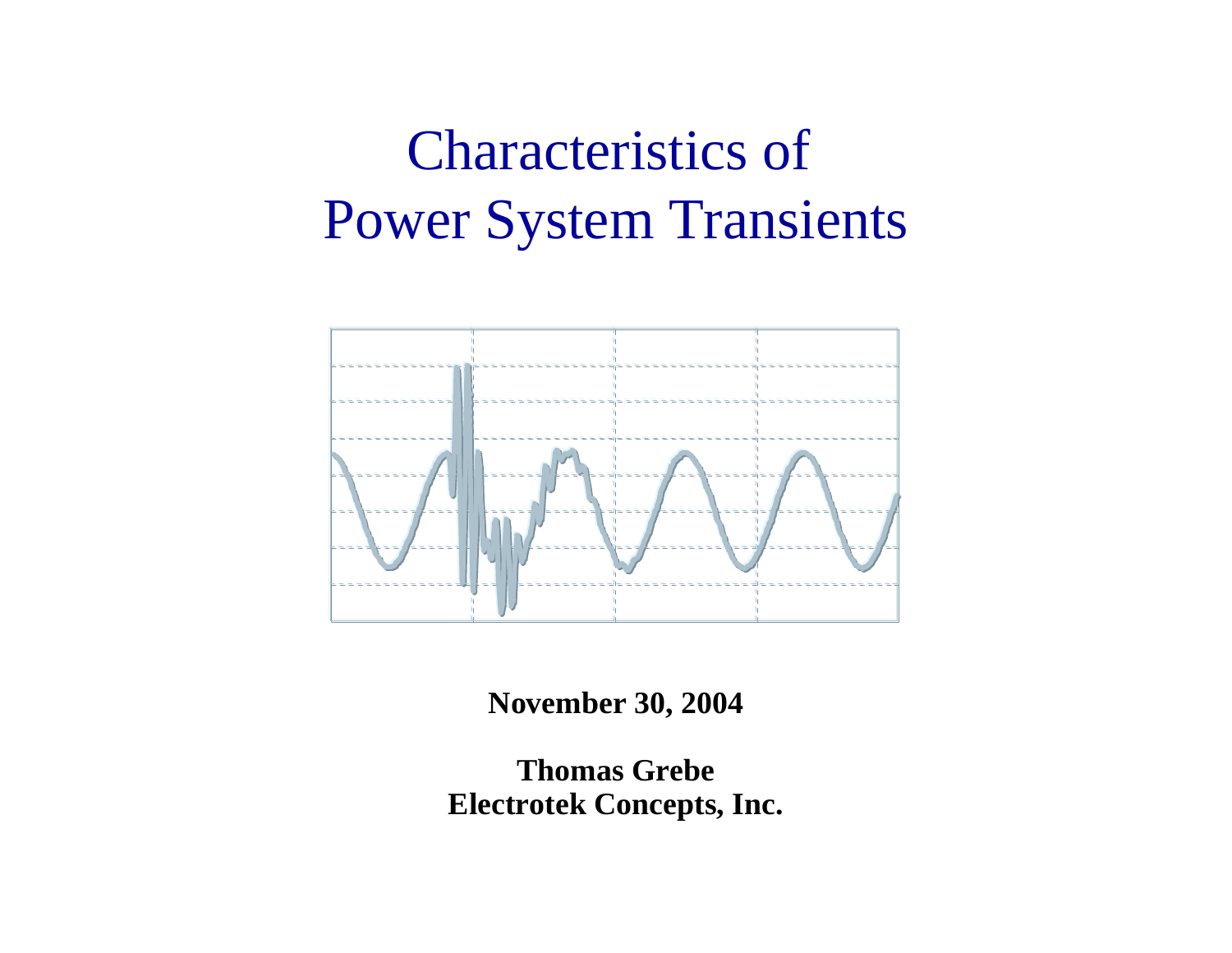#### Introduction

- ◆ Characterizing Transient Disturbances
- ◆ Sources of Power Quality-Related Transient Disturbances
	- –Example Waveforms
- $\bullet$  Several Transient Problems and Solutions
- $\blacklozenge$  Using Measurements to Characterize Transients
- $\blacklozenge$  Using Simulations to Predict Transients
- $\leftrightarrow$  Additional Information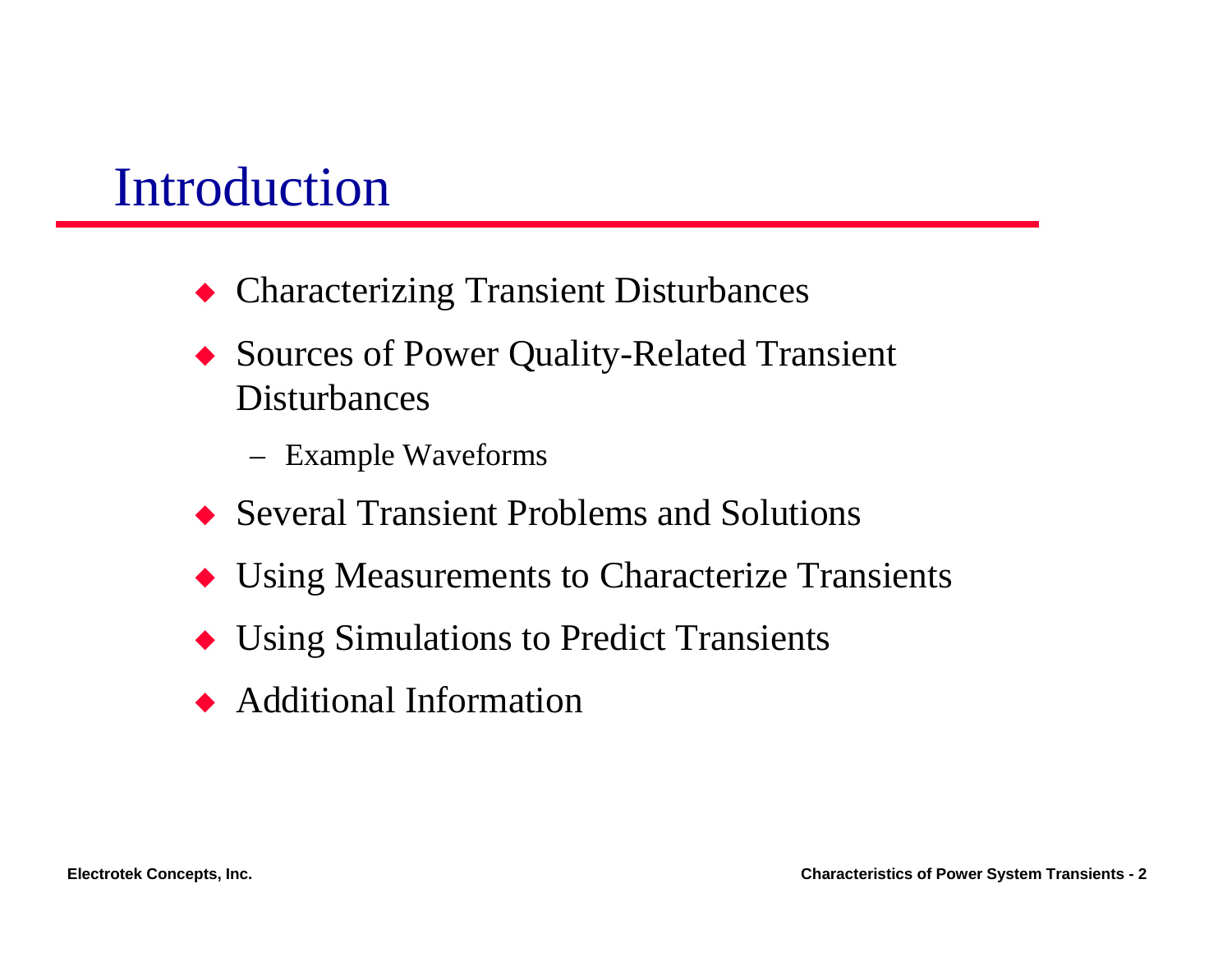### Power System Transients

- $\blacklozenge$  Sudden changes in the electric power system are called transients. All transients are caused by one of two actions:
	- 1. Connection or disconnection of elements within the electric circuit.
	- 2. Injection of energy due to a direct or indirect lightning stroke or static discharge.
- $\blacklozenge$  **Transient overvoltages and overcurrents are classified by** *peak magnitude***,** *frequency***, and**  *duration***.**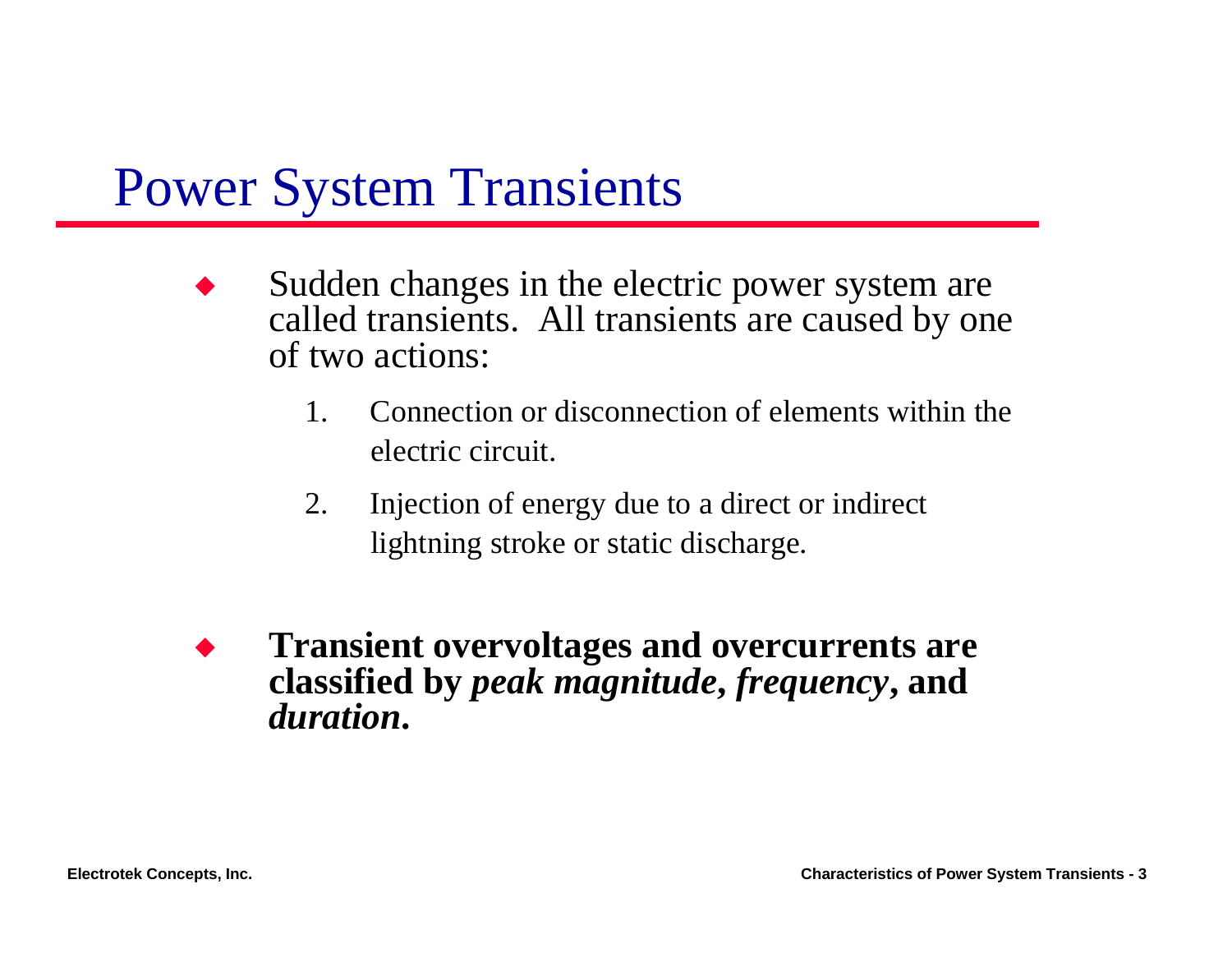### Characterizing Transient Disturbances

#### $\blacklozenge$  Transient Oscillations:

- –**Oscillatory** 
	- » Low Frequency less than 300 Hertz
	- » Medium Frequency 300 Hz 2 kHz
	- » High Frequency 2 kHz 5 kHz
- –Characterized by waveform data points
- **Transient Impulses:** 
	- Unidirectional
	- –Less than 200µsec in duration
	- –Frequency components greater than 5 kHz
	- –Characterized by magnitude and duration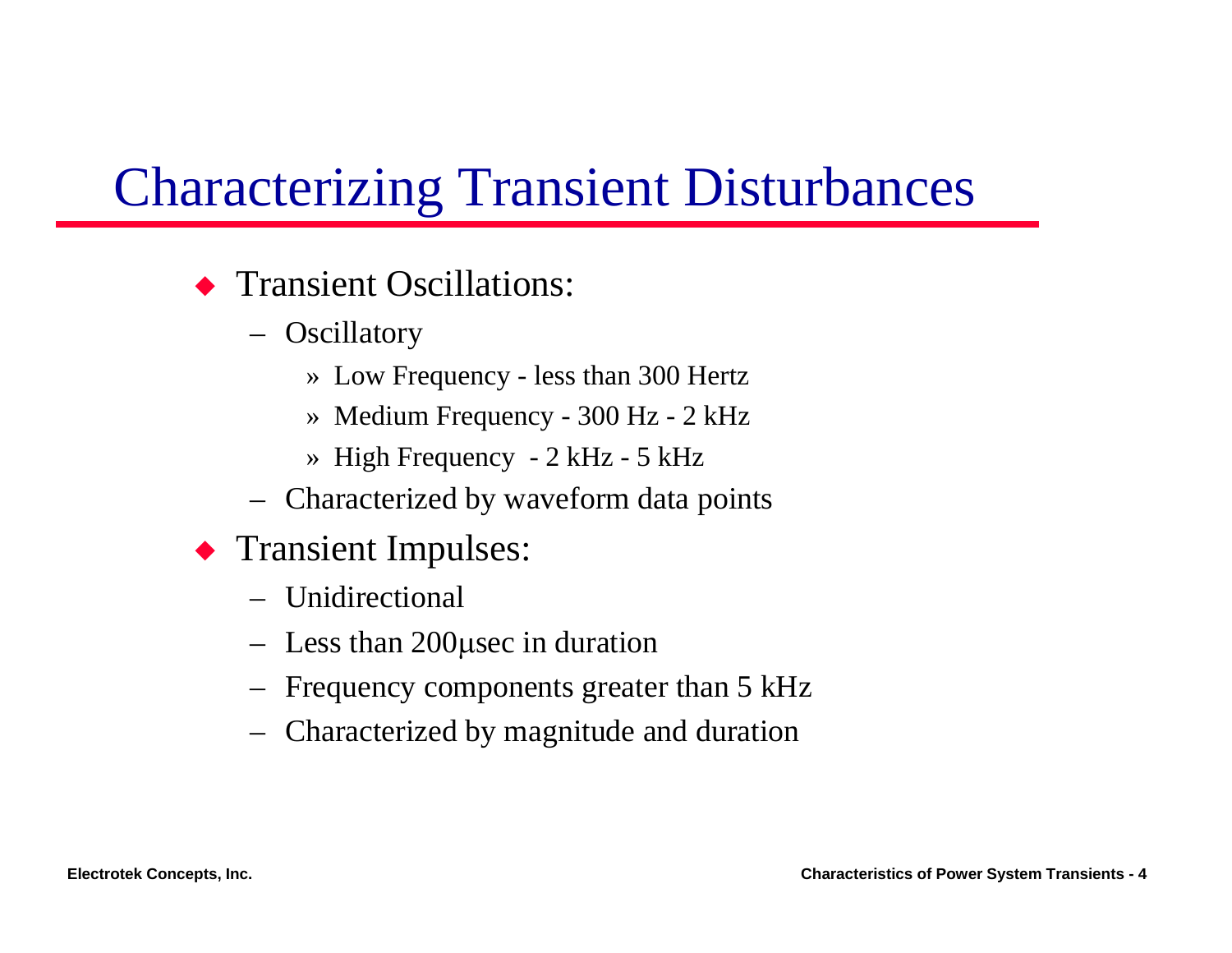### How do Transients Propagate?

- $\blacklozenge$  High frequency transients do not propagate over long distances:
	- – this is a good reason for separating sensitive loads and disturbing loads
- $\bullet$  Local resonances can cause oscillations remote from the transient source:
	- – can be particularly important for transients caused by utility capacitor switching
- $\blacklozenge$  Lower frequency transients will appear throughout the system/facility:
	- –capacitor switching transients are usually less than 1 kHz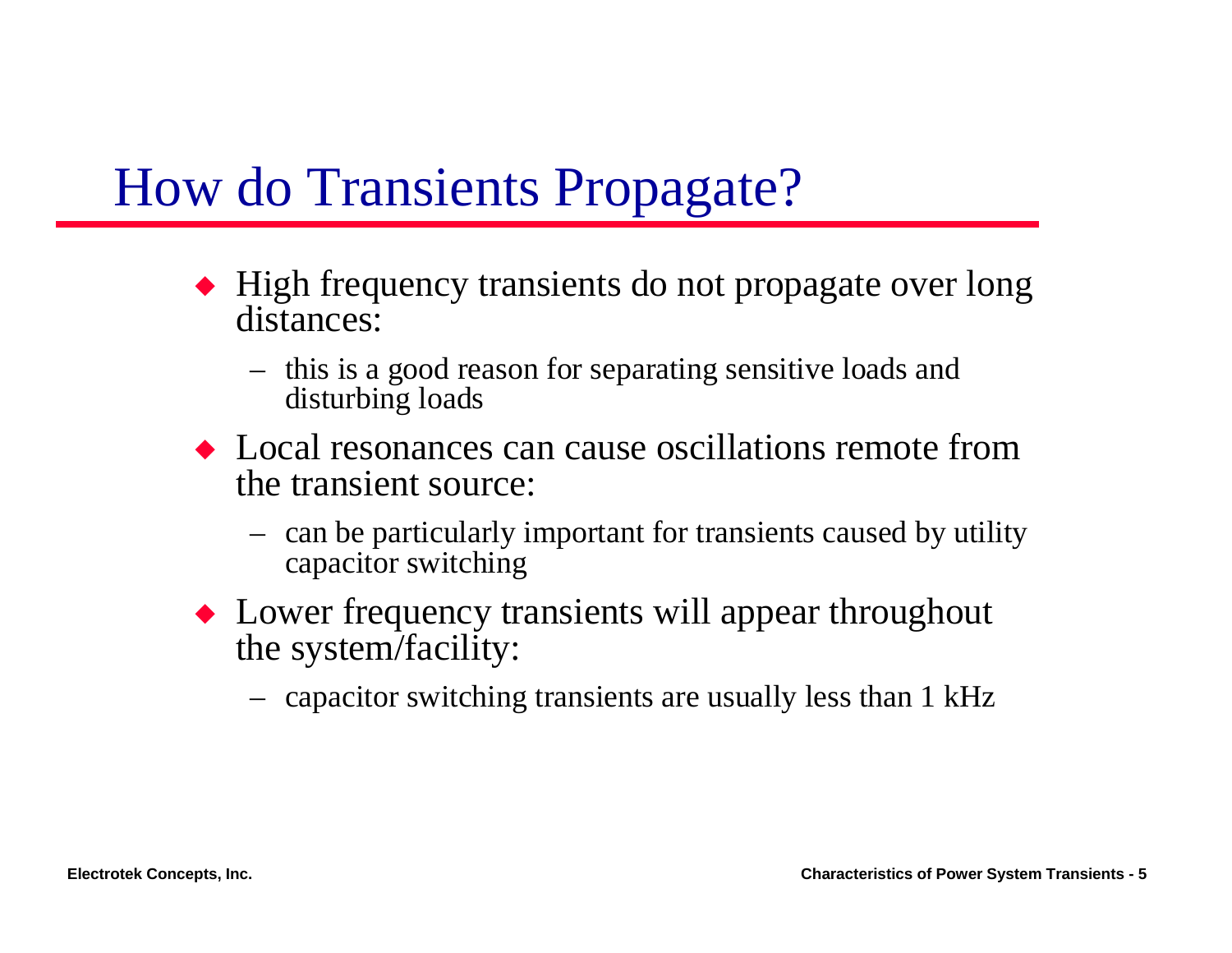#### Transients vs. Harmonics

- $\blacklozenge$  Sudden changes in the power system.
- $\bullet$  Classified by peak magnitude, frequency, and duration.
- $\blacklozenge$  Steady-state distortion of the waveform.
- $\rightarrow$  Periodic and continuous in nature.



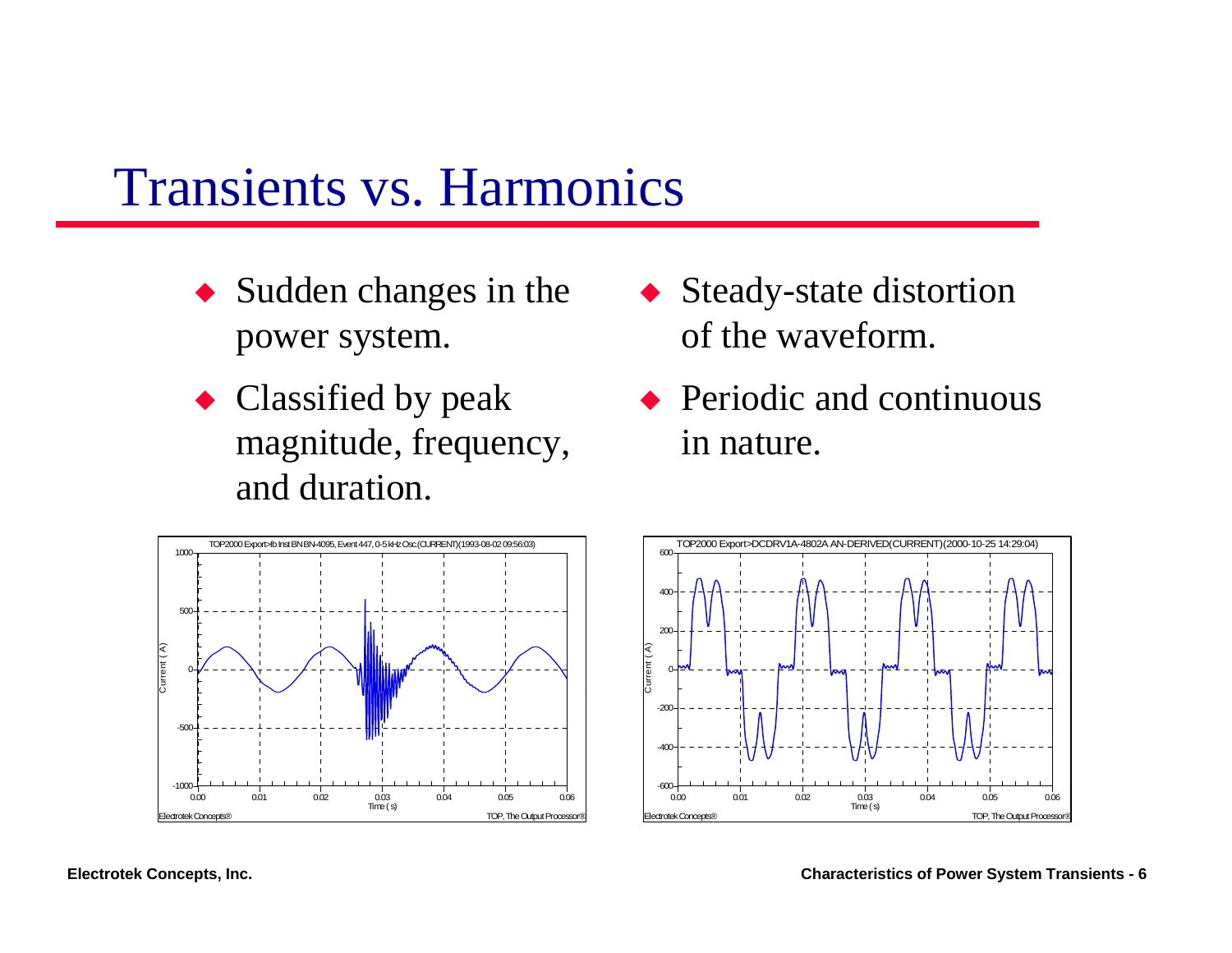### Transients vs. Harmonics - continued

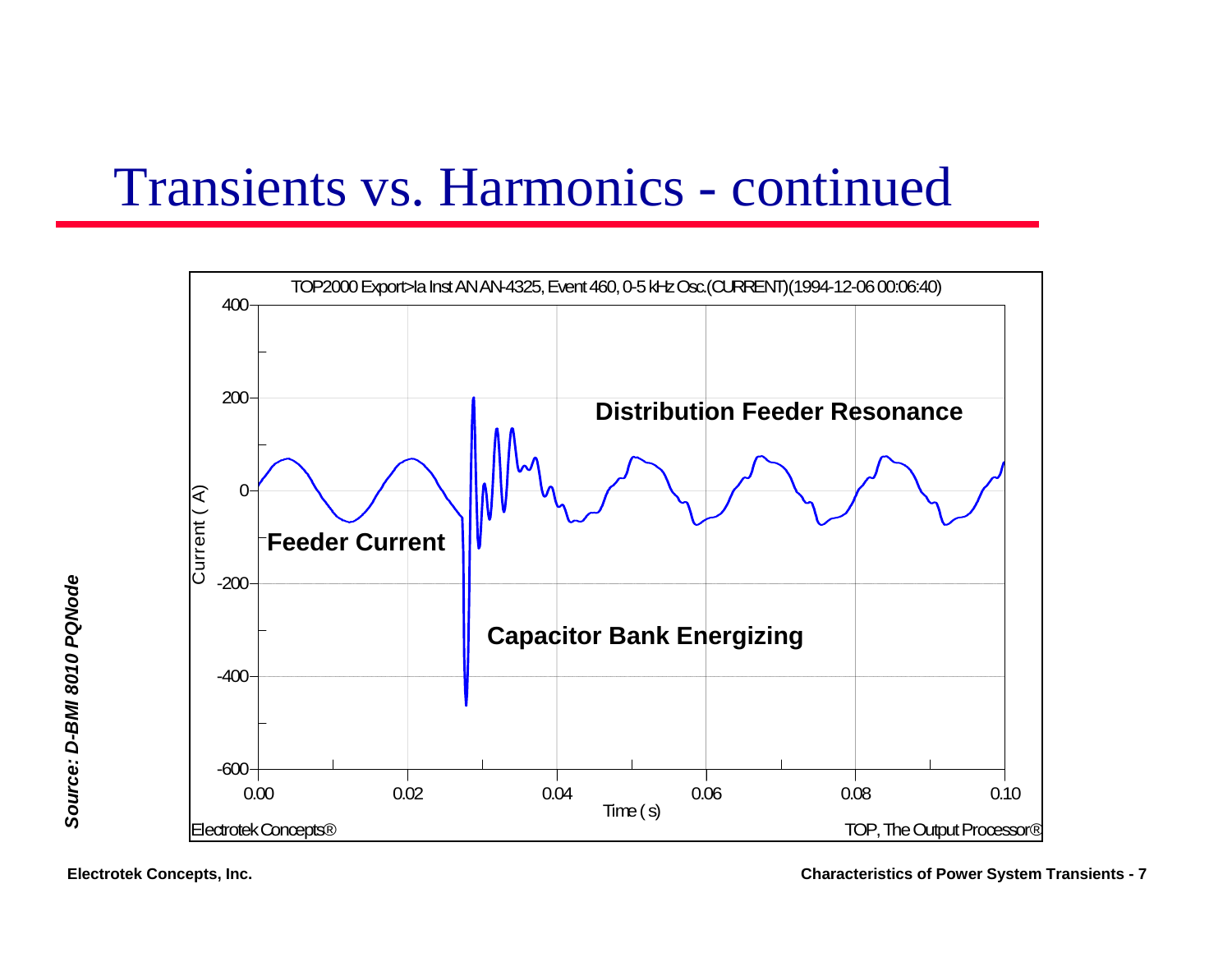### Sources of Transient Disturbances

- ◆ Power Quality-Related Sources of Transient Voltages and Currents:
	- –Lightning
	- –Load Switching
	- –Transformer Switching
	- Ferroresonance
	- –Capacitor Switching
	- –Voltage Notching (rectifier switching)
	- –ASD Motor Transients (inverter switching)
	- –And many others…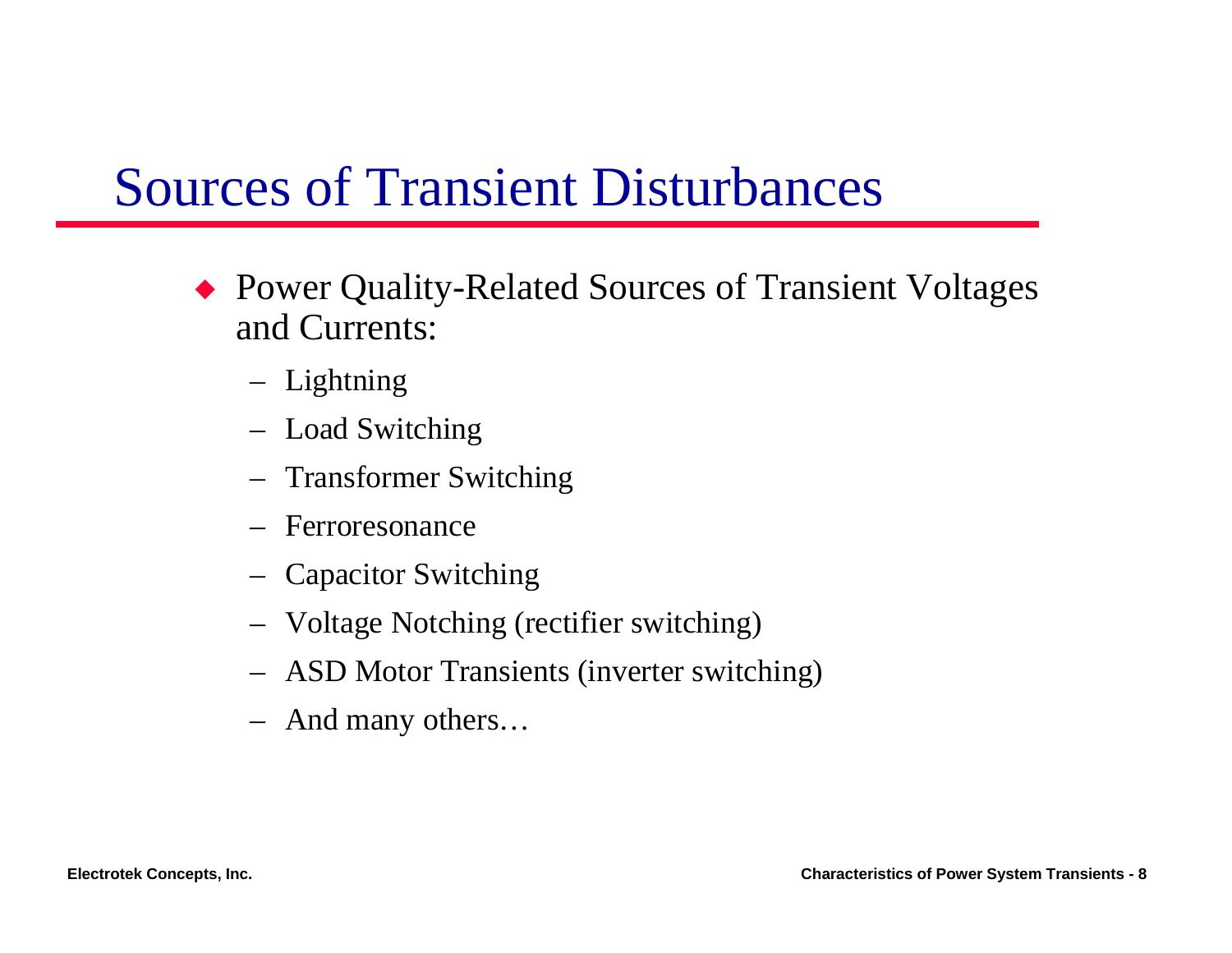# Lightning

- $\blacklozenge$  Lightning transients are caused by the injection of current impulses into the system.
- $\blacklozenge$  High frequency, high magnitude transients can propagate on the system and into customer facilities.
- $\blacklozenge$  A direct stroke to a distribution line will cause the voltage to rise rapidly, resulting in an arrester operation or line flashover.
- $\blacklozenge$  Fast wavefronts can couple through transformers by capacitance ratio, rather than turns ratio
	- – High rate-of-rise can cause failures in power electronic equipment (e.g., SCRs, etc.)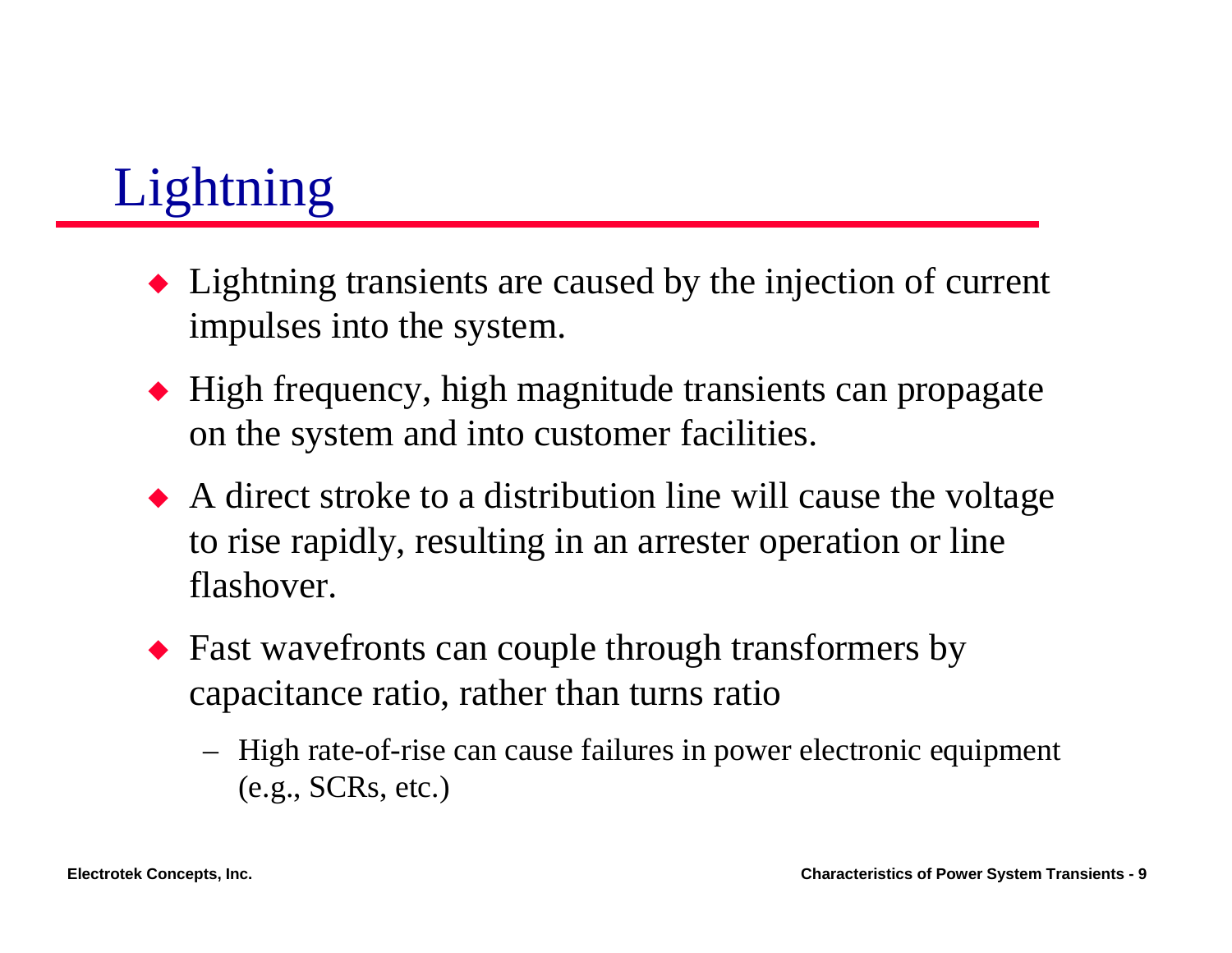# Simulated Lightning Current Waveforms

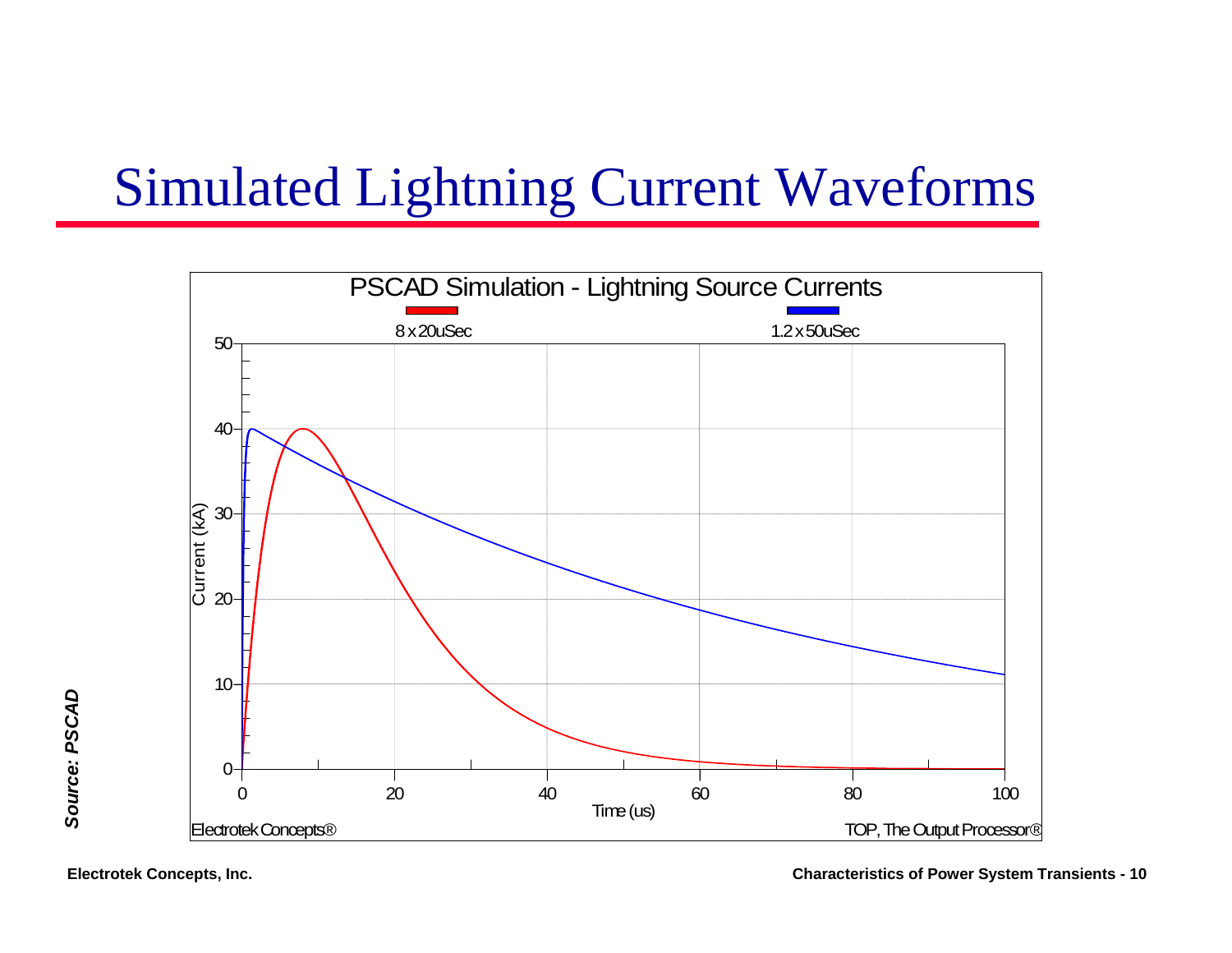### Load Switching

- $\blacklozenge$  High-frequency transients are often initiated by some type of switching event.
- $\blacklozenge$  Circuit switching (de-energizing) and inductive loads cycling on-and-off (contactors) can produce a burst of high frequency impulses.
- $\blacklozenge$  Most high frequency transients occurring within customer facilities do not have significant energy associated with them (e.g., less than 1 Joule). This means that equipment can often be protected with simple surge protection devices.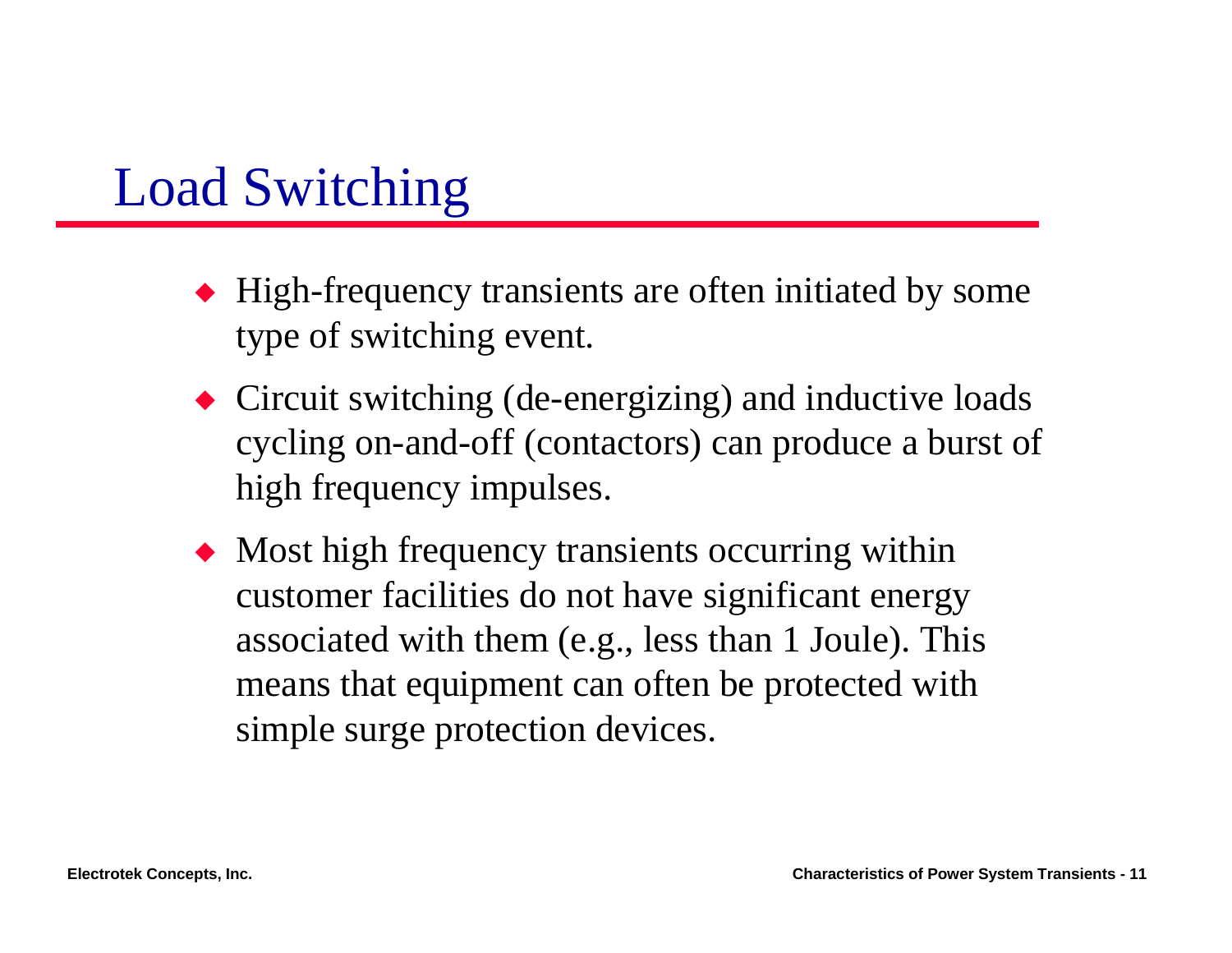### Measured Load Switching Waveforms

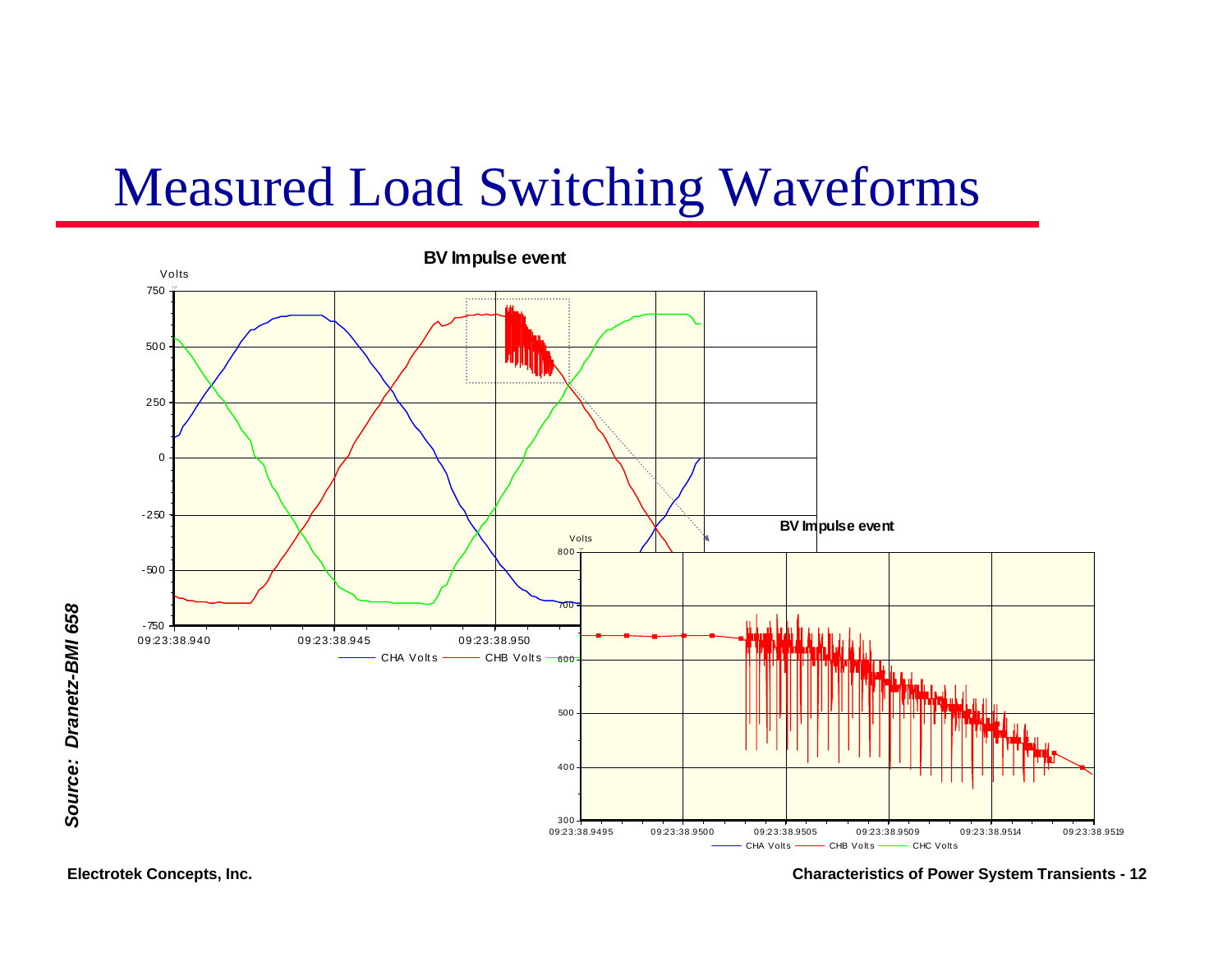#### Transformer Switching

- $\blacklozenge$  When a transformer (device with magnetic core) is energized, a transient inrush current flows:
	- – current interacts with the system impedance to create a voltage waveform that can have significant harmonic components  $($  > full-load current by a factor of 8-10)
	- – may excite local resonances (cables, capacitors), causing dynamic overvoltages
	- –current typically decays in several seconds
	- – characteristic of the current is determined by:
		- » magnitude of input voltage at the instant of energization
		- » residual flux in the core
		- » impedance of the supply circuit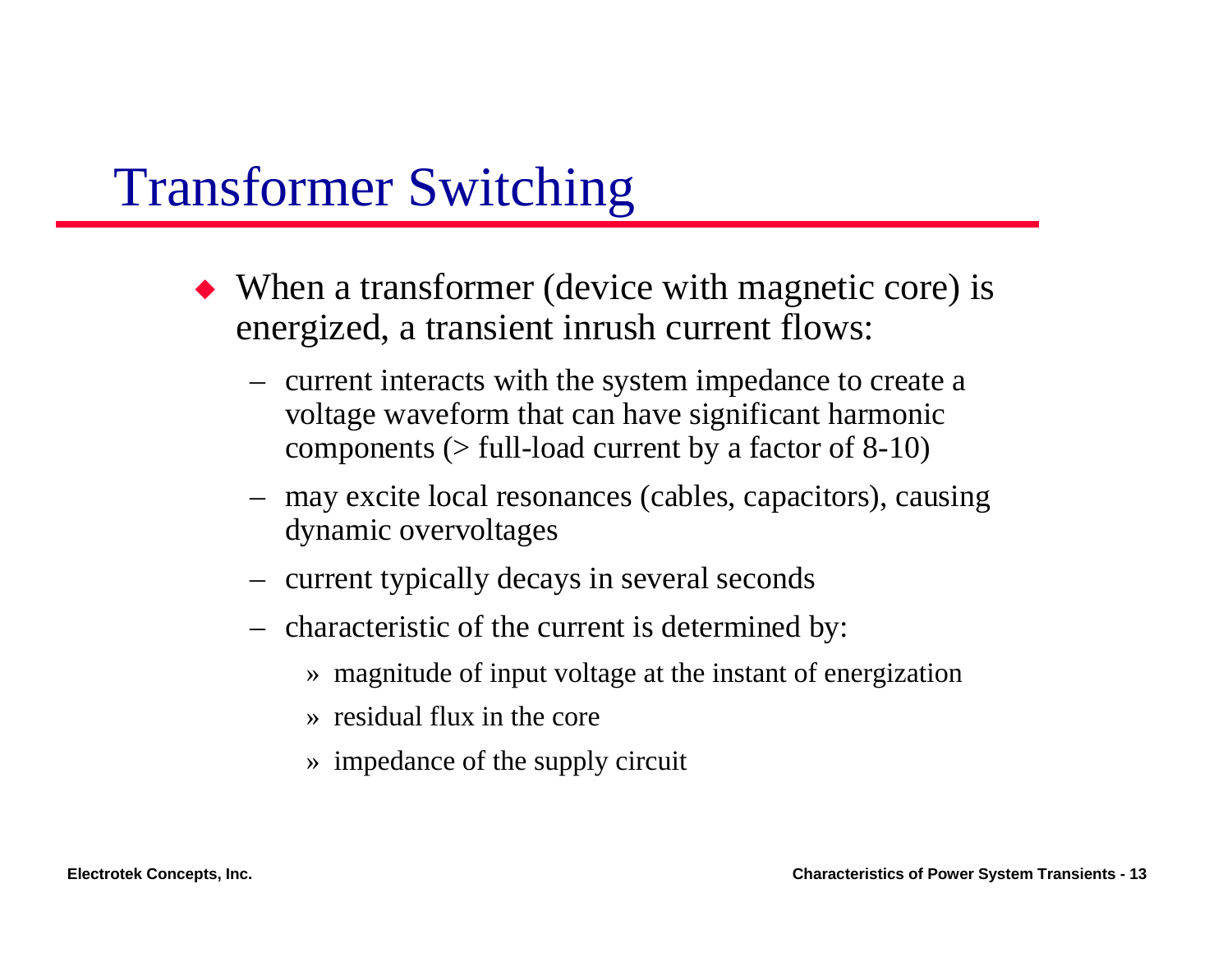# Measured Transformer Energizing

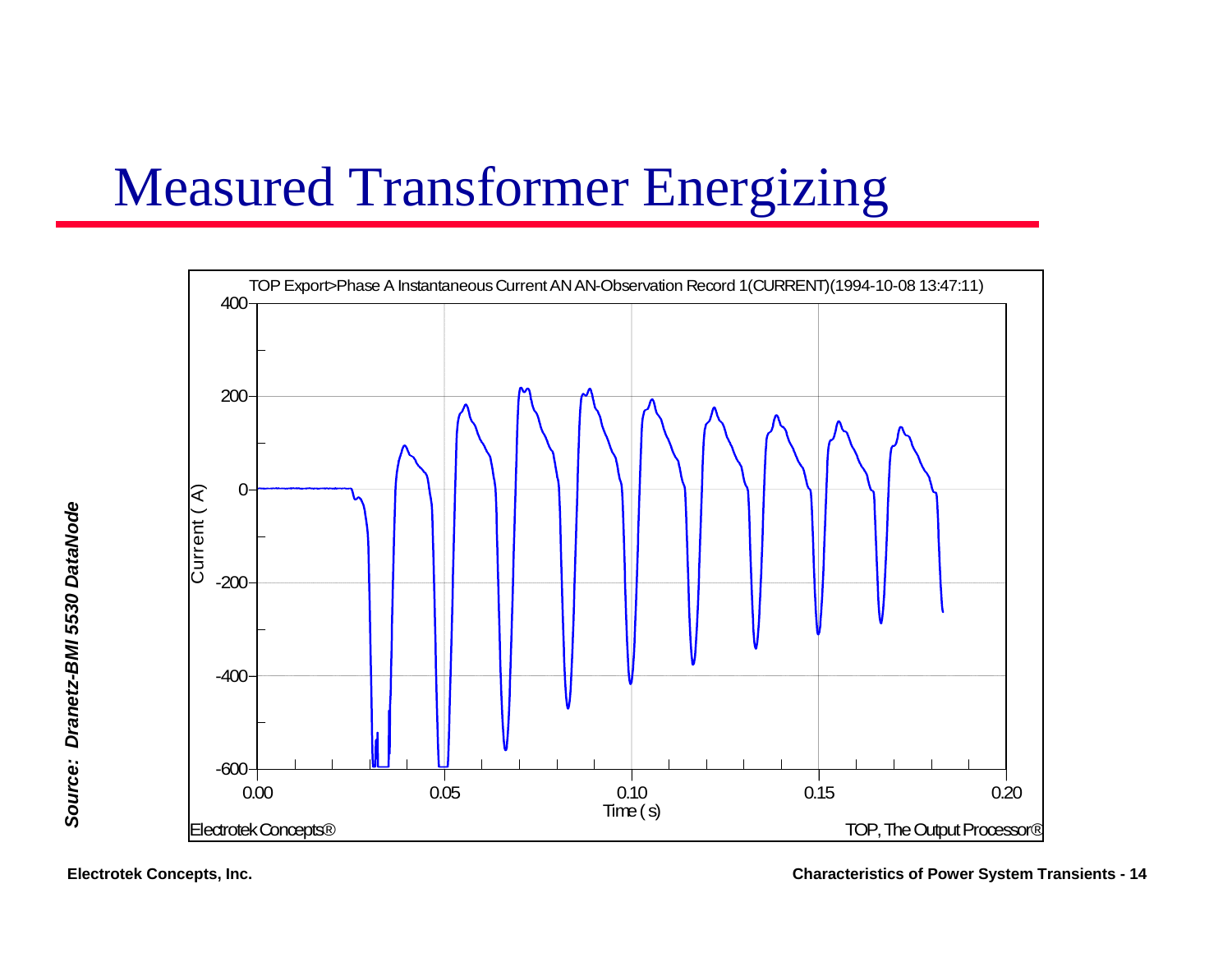#### Ferroresonance

- $\blacklozenge$  Ferroresonance is a term generally applied to a wide variety of interactions between capacitors and ironcore inductors that results in unusual voltage and/or currents.
- $\bullet$  Several of the more common causes include:
	- –single-phase cutouts / single-phase reclosers
	- – fuse blowing or opening (transformer or line fuse) (or a lineman pulls an elbow connector)
	- – manual cable switching to reconfigure a cable circuit during an emergency condition
	- –three-phase switch with large pole closing span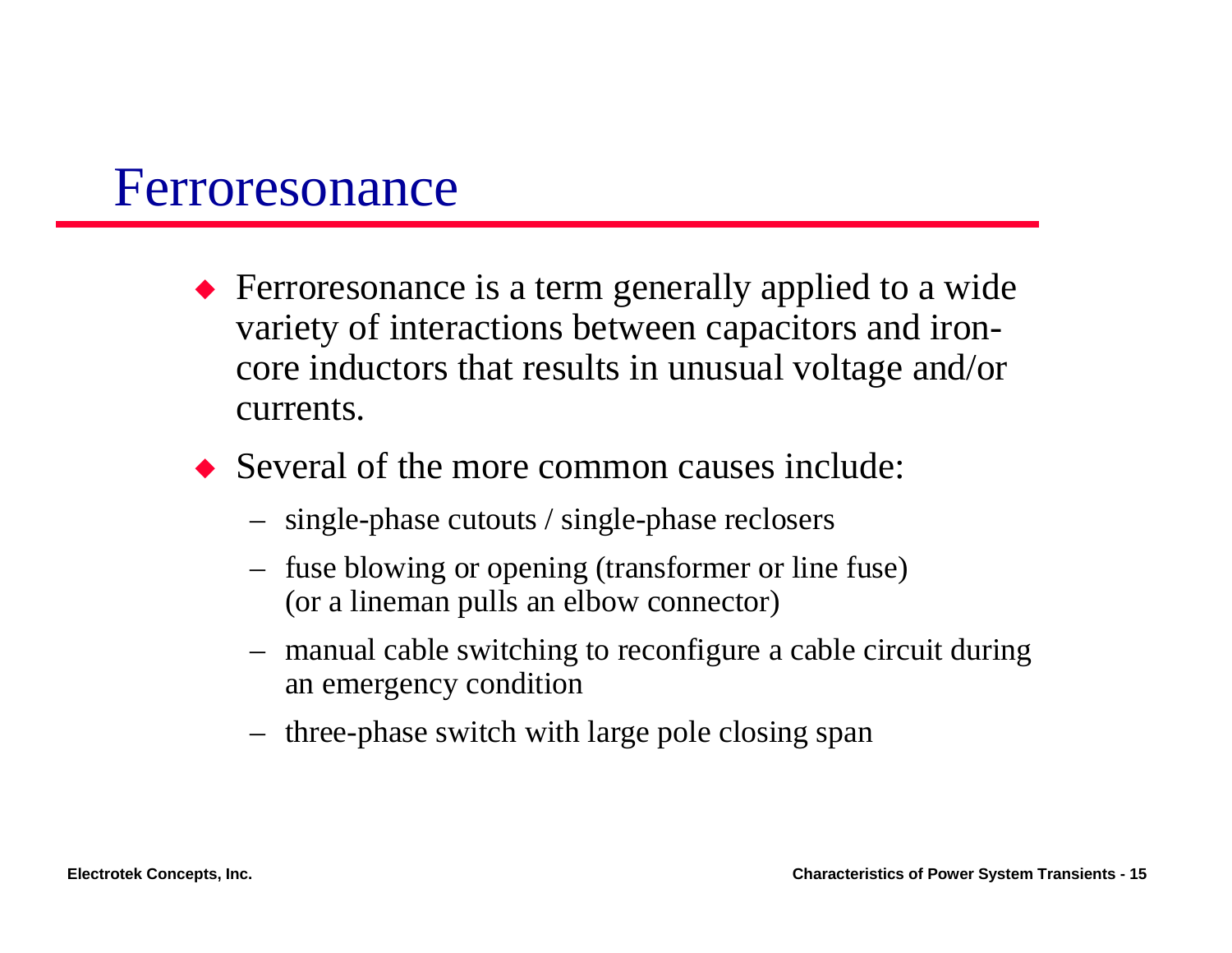### Measured Ferroresonance Waveform

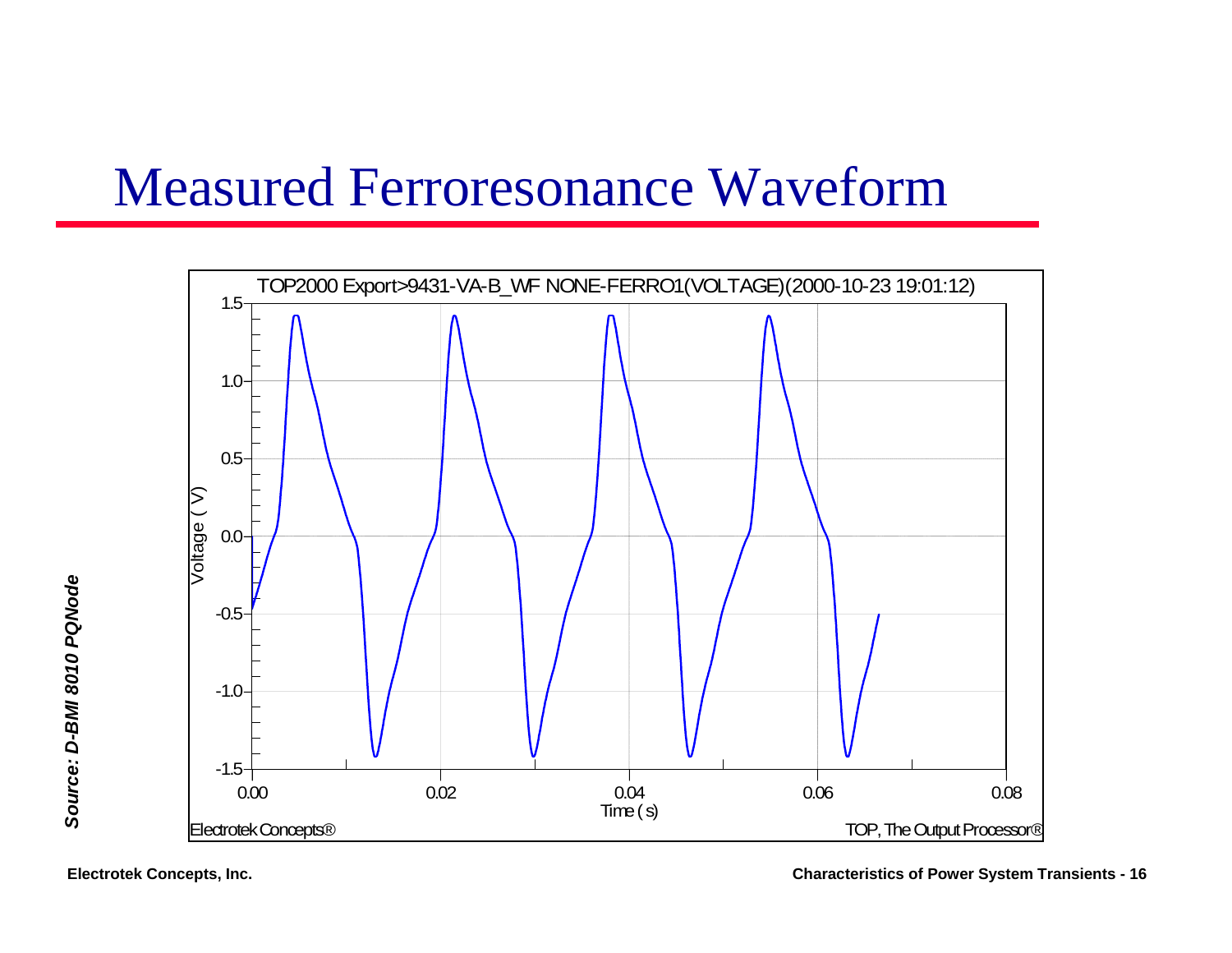### Simulated Ferroresonance Waveform

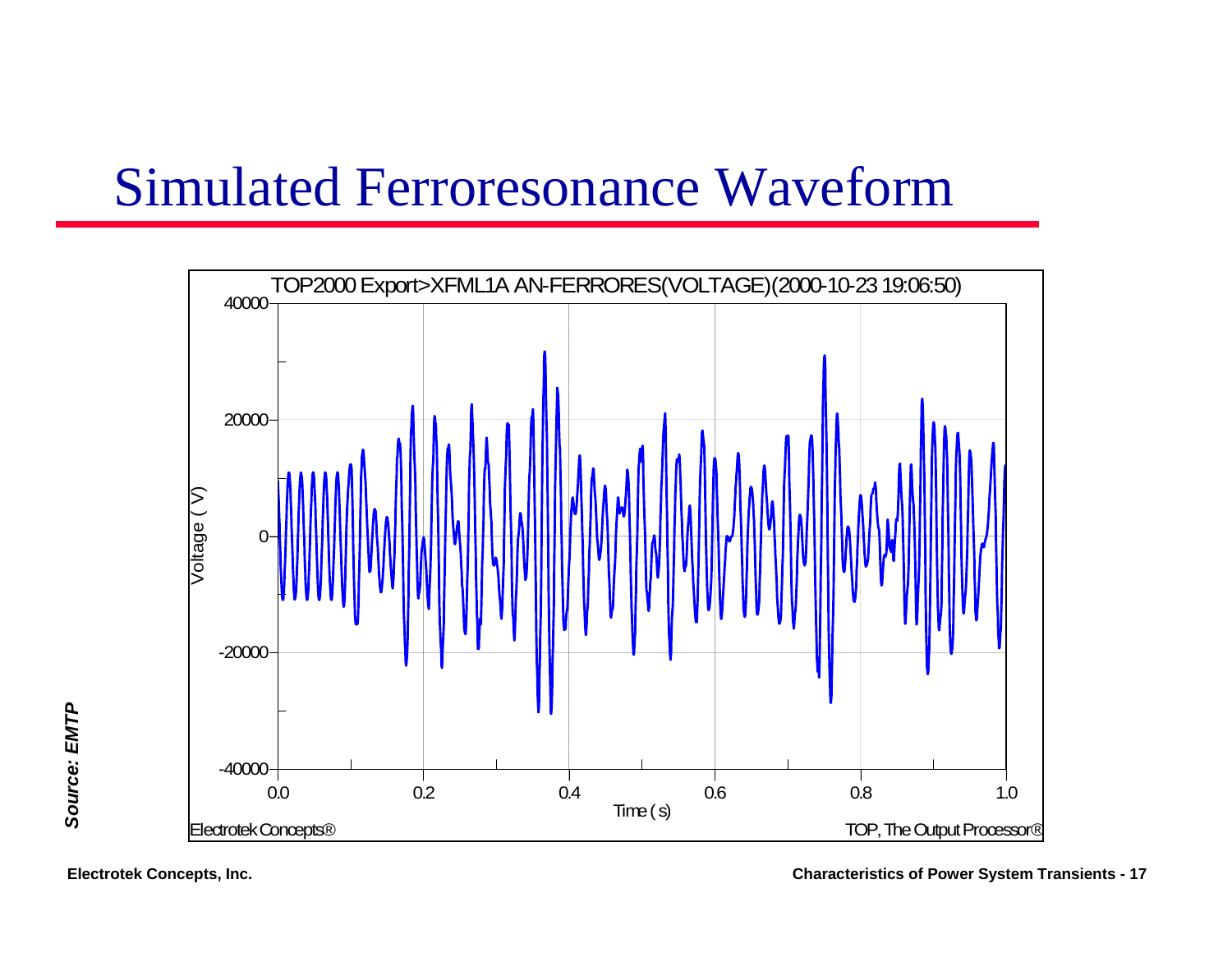### Simulated Ferroresonance Waveform

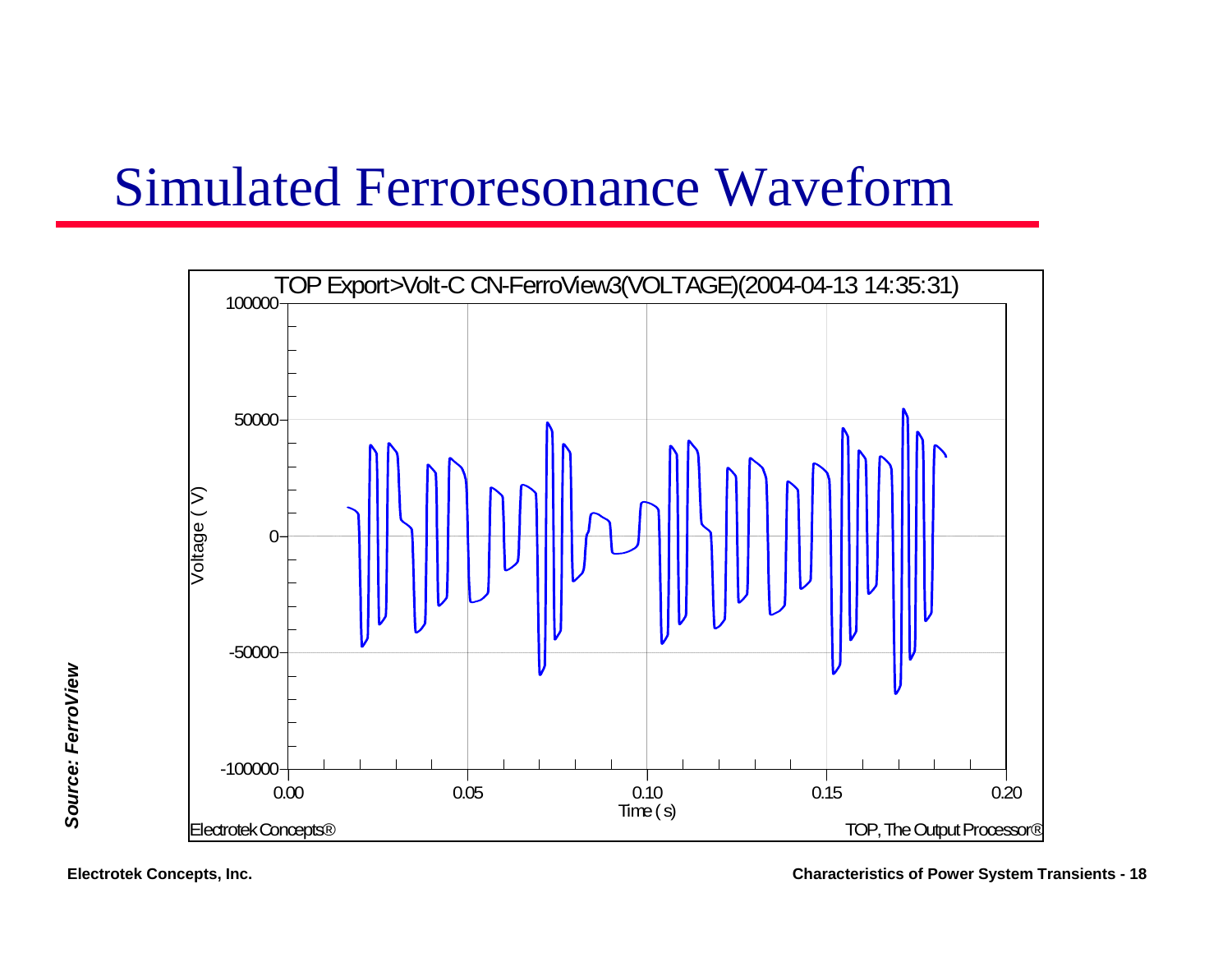### Capacitor Switching

- ◆ Capacitor Bank Energizing Transient:
	- The voltage across a capacitor cannot change instantaneously.
	- The step change in voltage when a capacitor bank is energized results in an oscillation between the capacitance and the system inductance.
- $\blacklozenge$  Typical Magnitudes:  $1.2 1.7$  per-unit (x normal)
- $\blacktriangleright$  Typical Frequencies:  $250 1000$  Hz

$$
f_s = \frac{1}{2\pi \sqrt{L_s C}} \approx f_{system} \star \sqrt{\left(\frac{X_c}{X_s}\right)} \approx f_{system} \star \sqrt{\left(\frac{MVA_{sc}}{MVA_r}\right)} \approx f_{system} \star \sqrt{\left(\frac{1}{\Delta V}\right)}
$$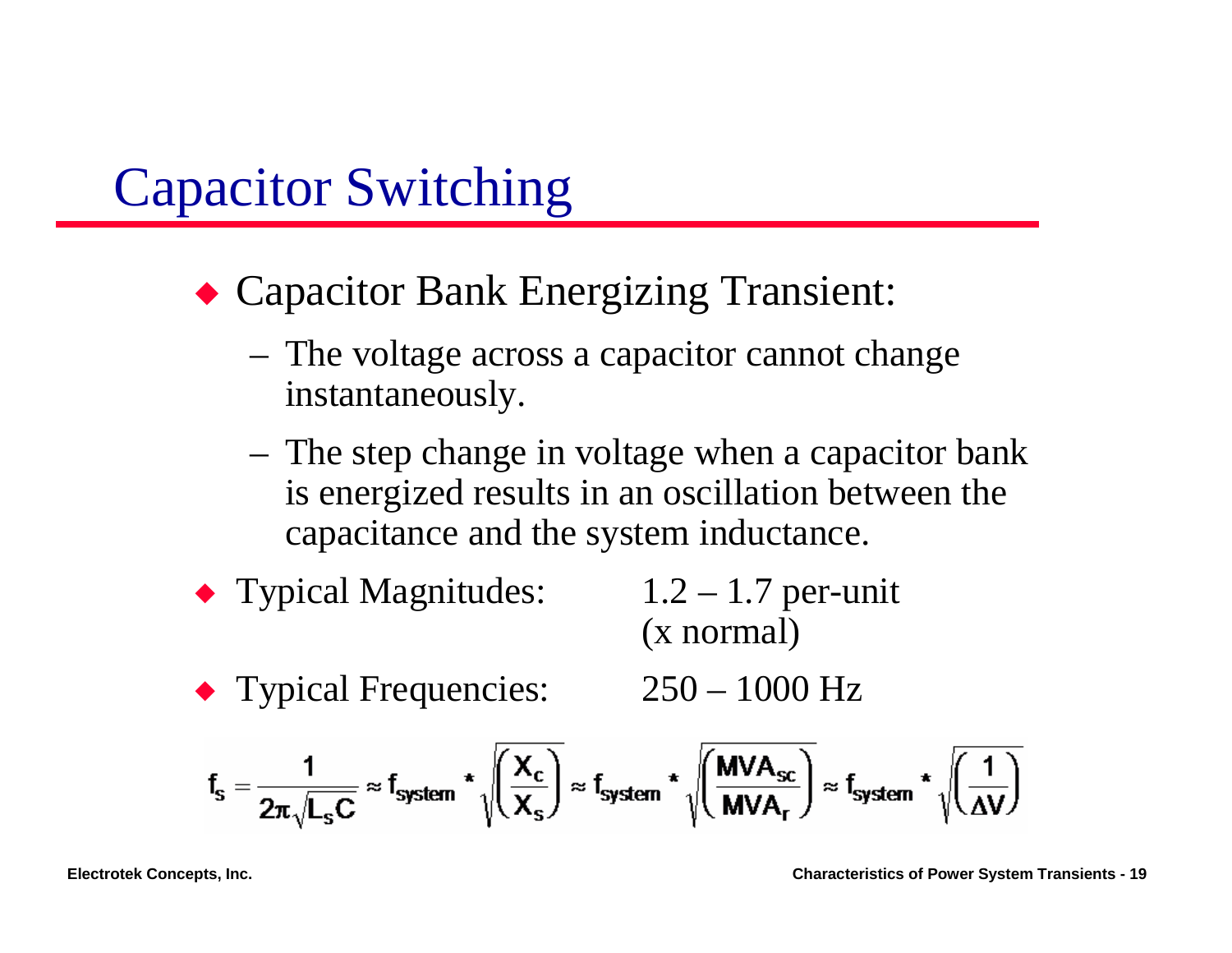### Measured Capacitor Bank Switching

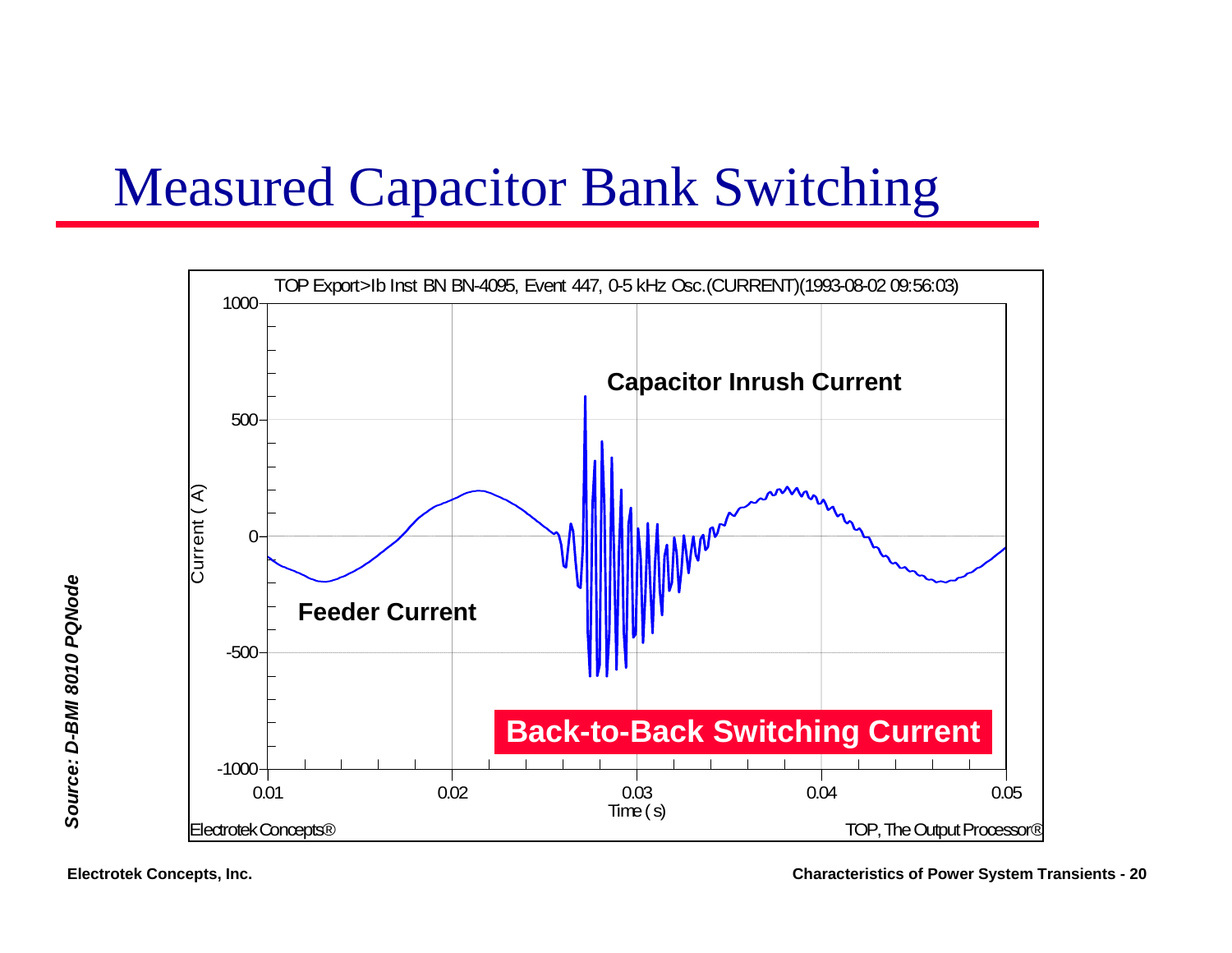### Simulated Capacitor Outrush Current

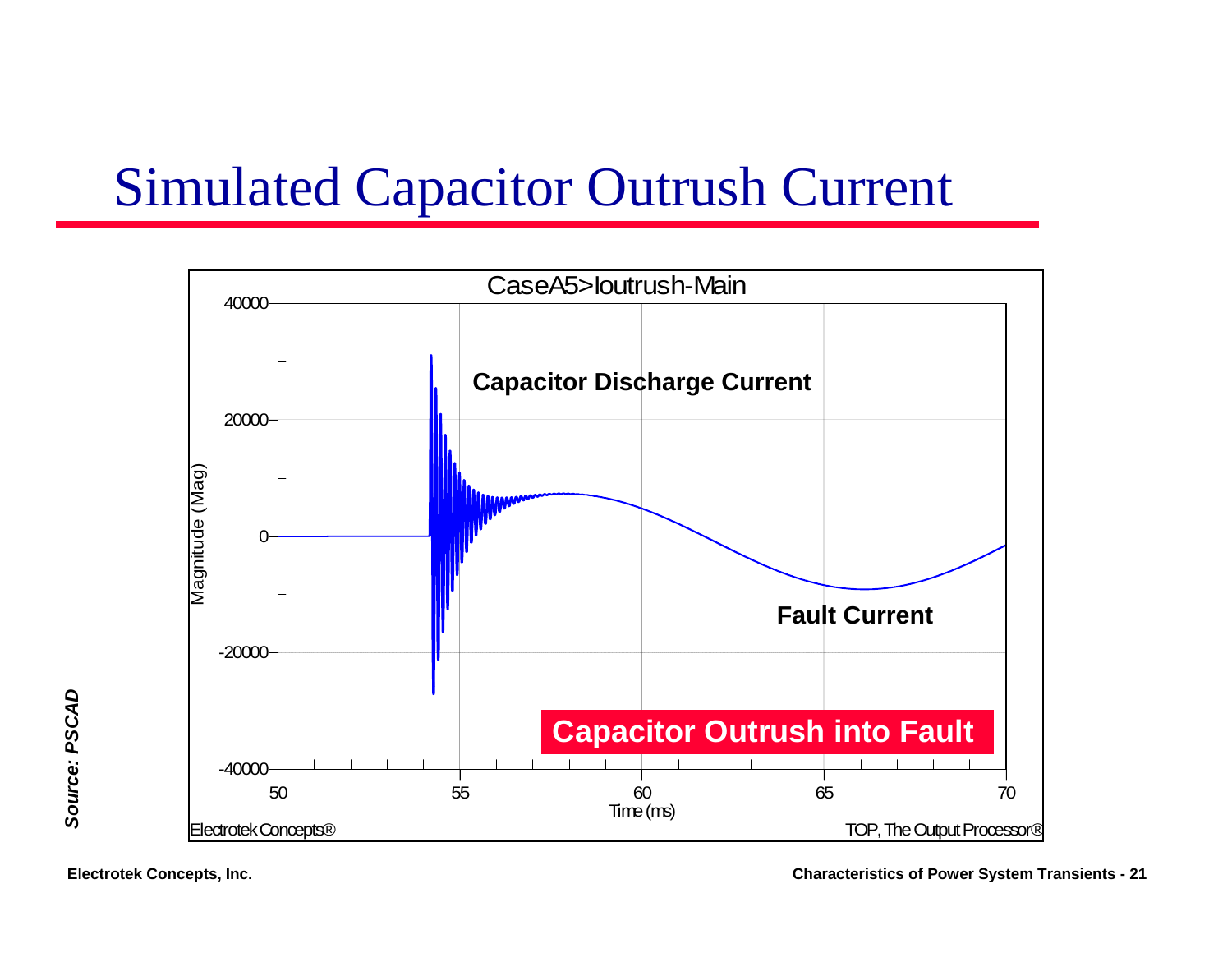# Measured Capacitor Energizing Voltage



Source: D-BMI 8010 PQNode *Source: D-BMI 8010 PQNode*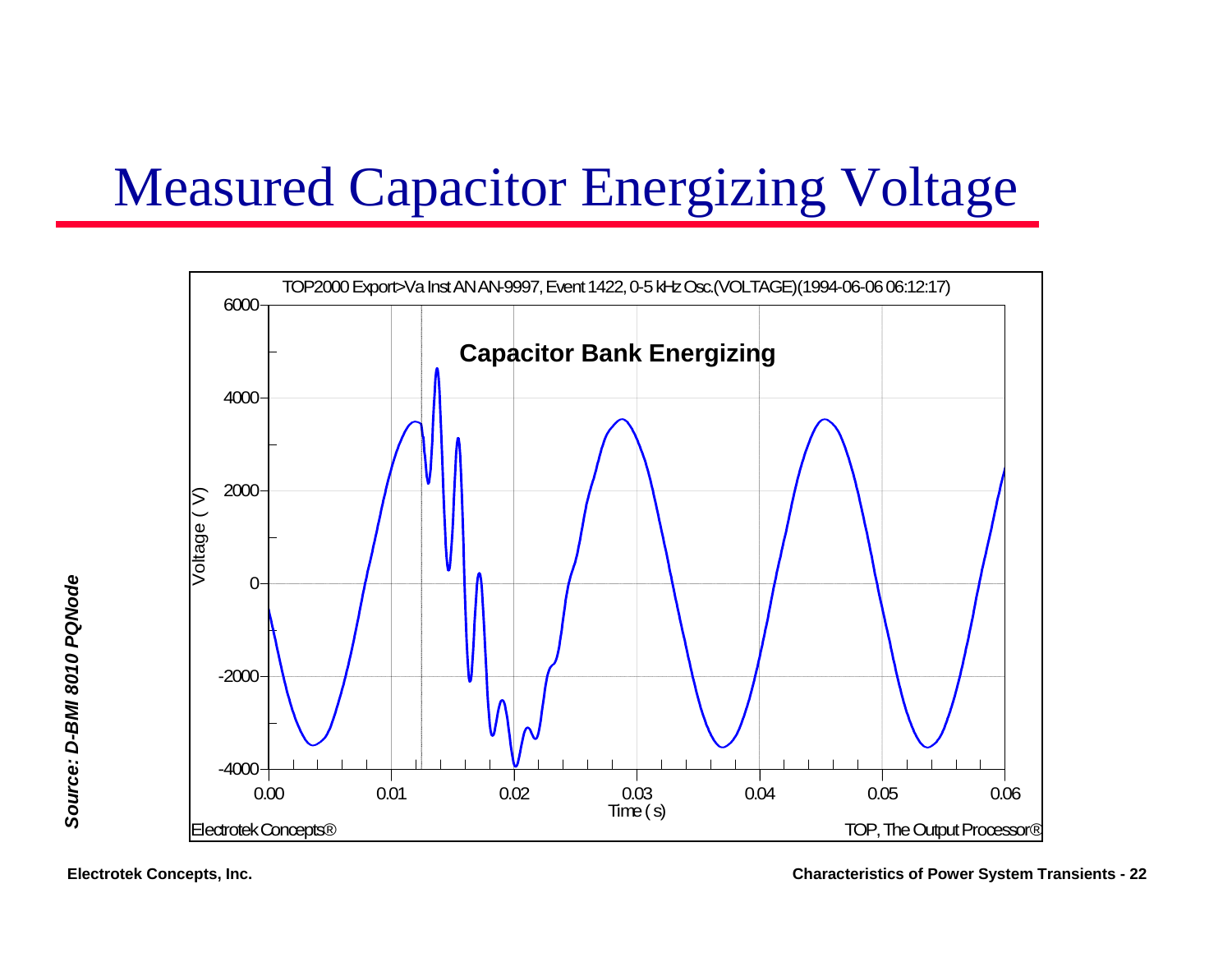# Measured Capacitor Energizing

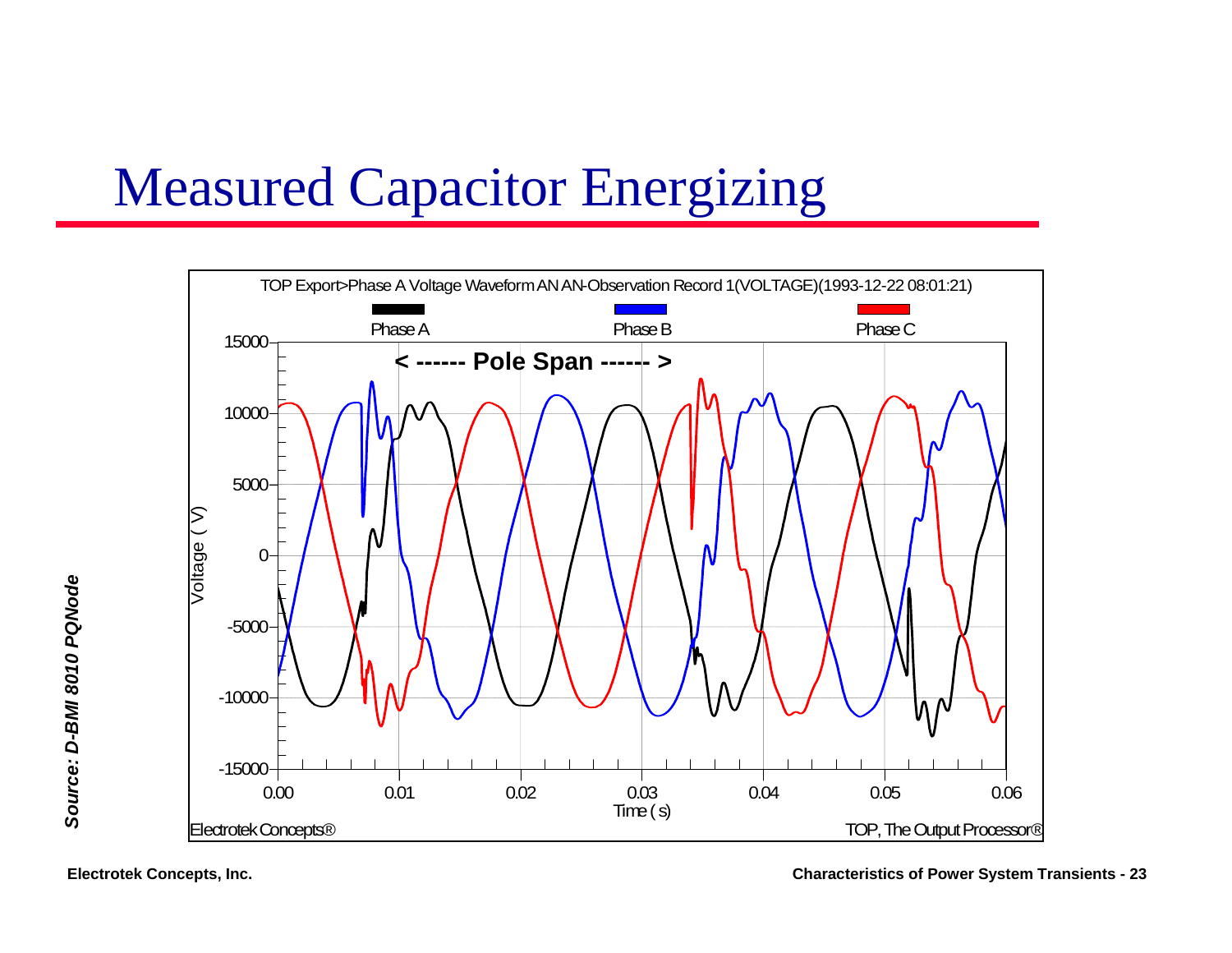### Measured Capacitor Switch Restrikes

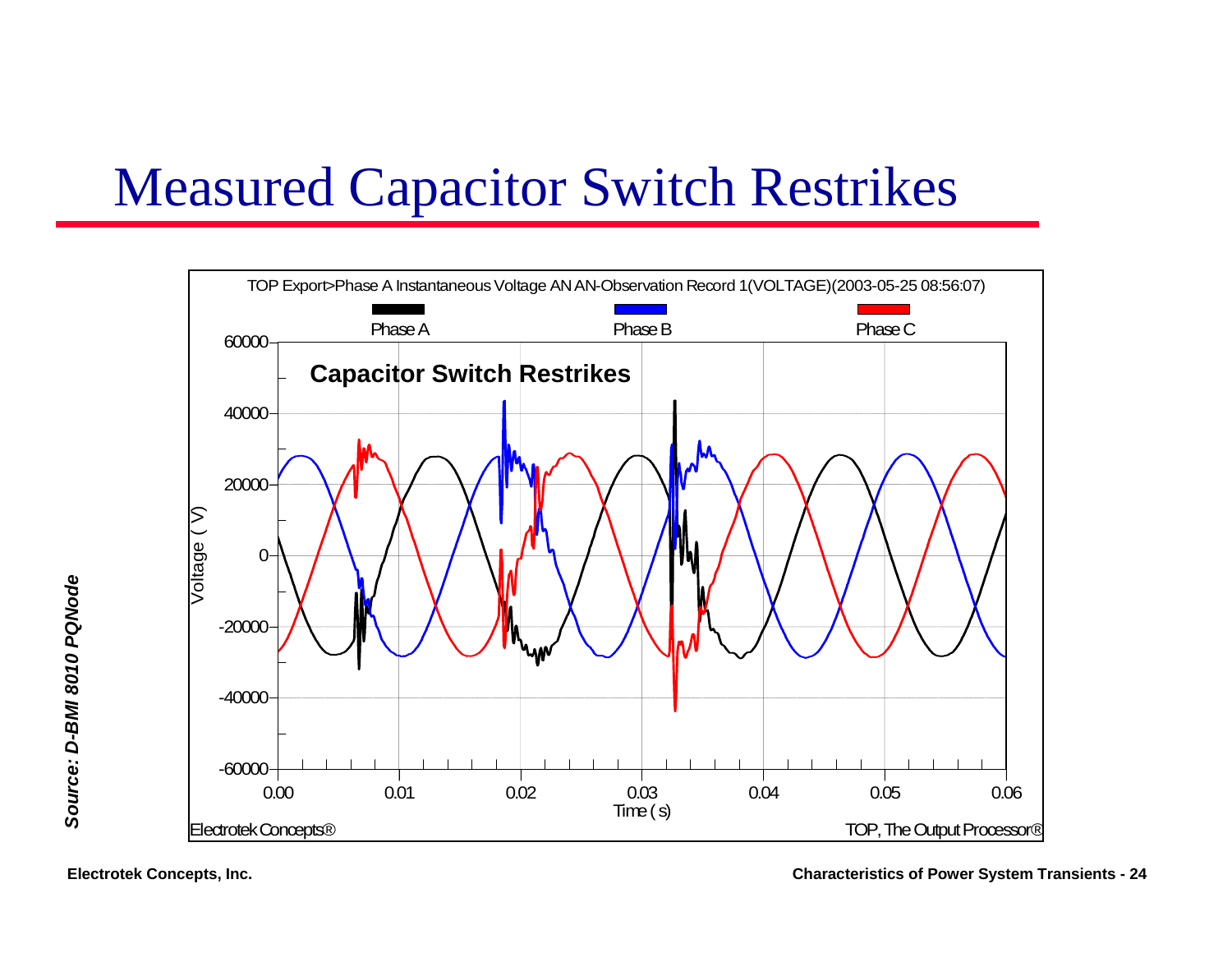# Voltage Notching (Rectifier Switching)

- $\blacklozenge$  Voltage notches are a special case that falls in between transients and harmonic distortion.
- $\blacklozenge$  Natural result of commutation in power electronic devices:
	- – Notching of the input voltage waveform is a normal characteristic of the switching that occurs in the power electronics of a rectifier during continuous current operation.
- $\blacklozenge$  High frequency components.
- $\blacklozenge$  Additional zero crossings cause timing problems.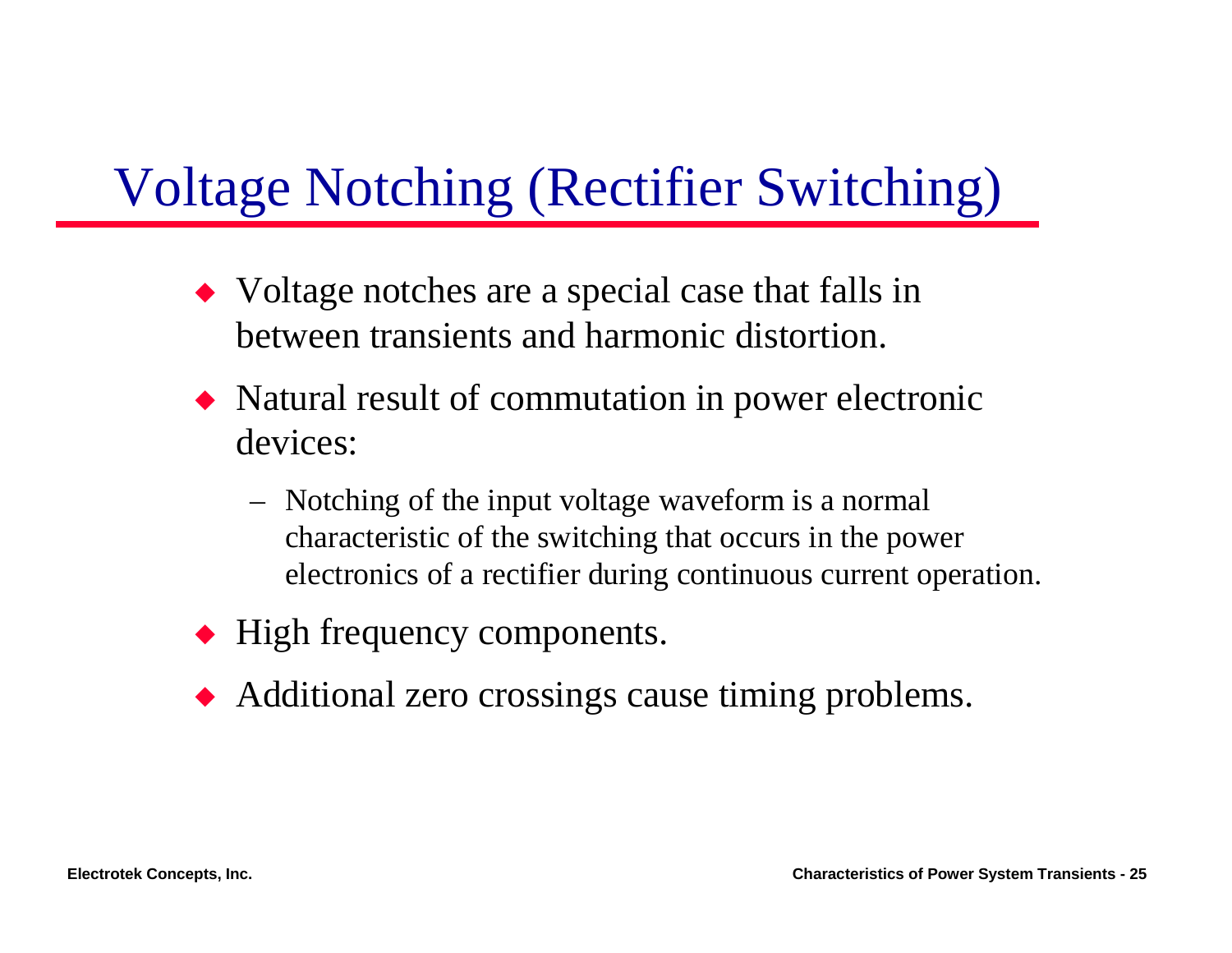# Measured Customer Voltage Notching

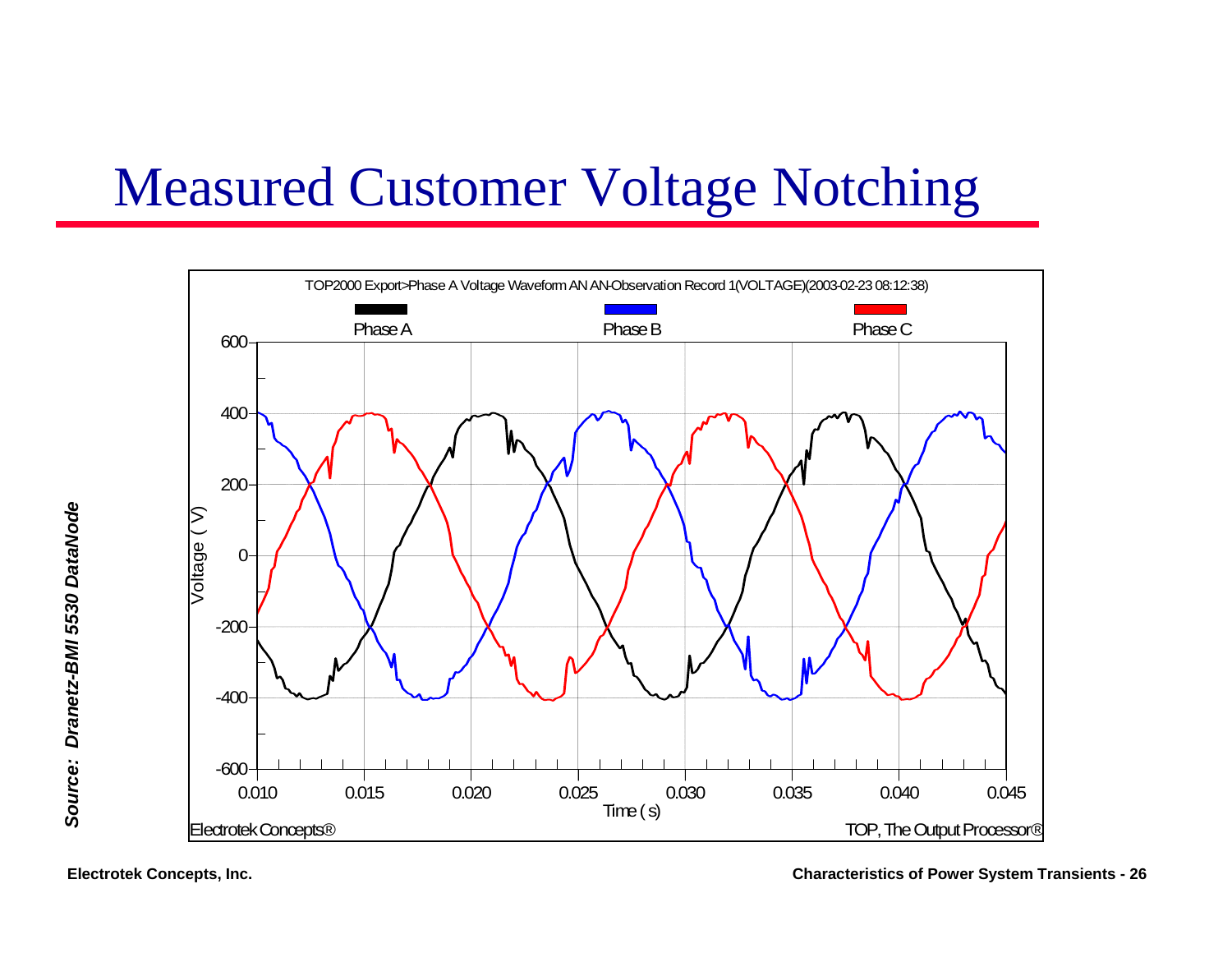### Simulated Feeder Voltage Notching

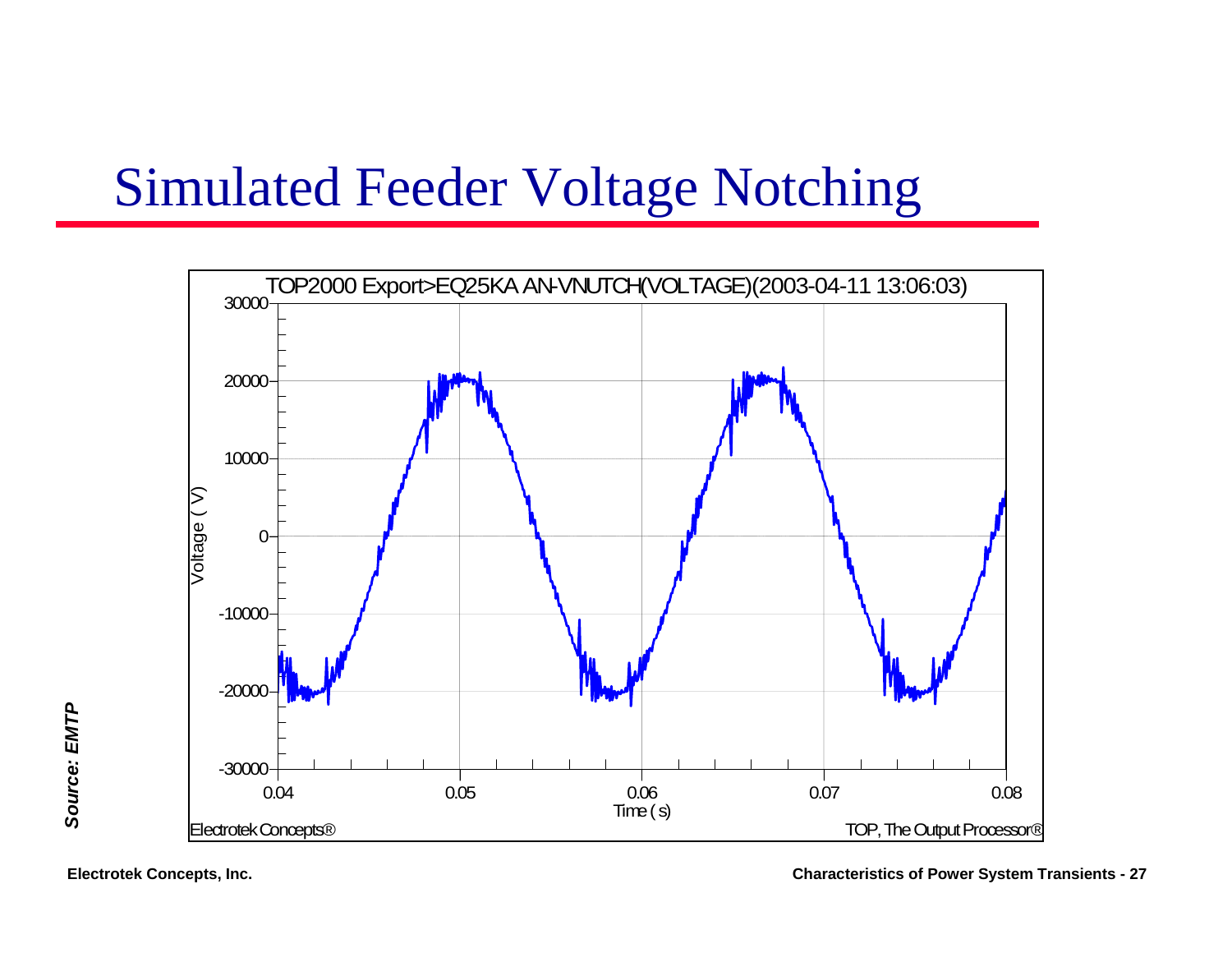### Motor Transients (Inverter Switching)

- $\blacklozenge$  Voltage reflections (up to 2 per-unit) at the motor terminals can cause insulation failure. Quantities that impact the voltage include:
	- PWM switching frequency
	- cable length
	- damping
- $\rightarrow$  Possible solutions to ASD motor transients:
	- –Change cable length (not practical, and may not eliminate transient)
	- Change PWM frequency (not practical, and may not eliminate transient)
	- –Surge capacitors across motor terminals
	- Line reactors ("chokes") at the drive terminal (sizing may be a problem)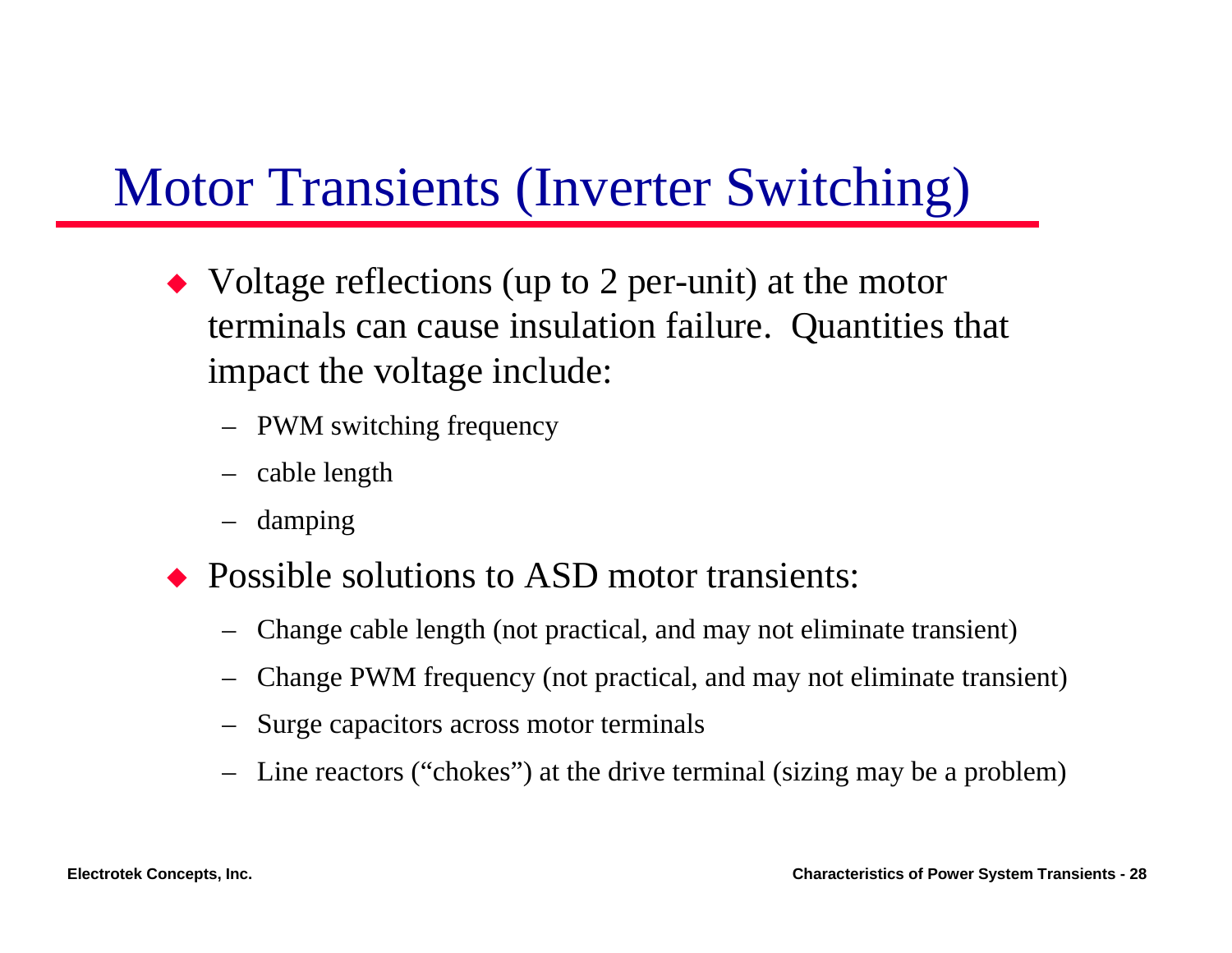### Measured PWM ASD Output Voltage

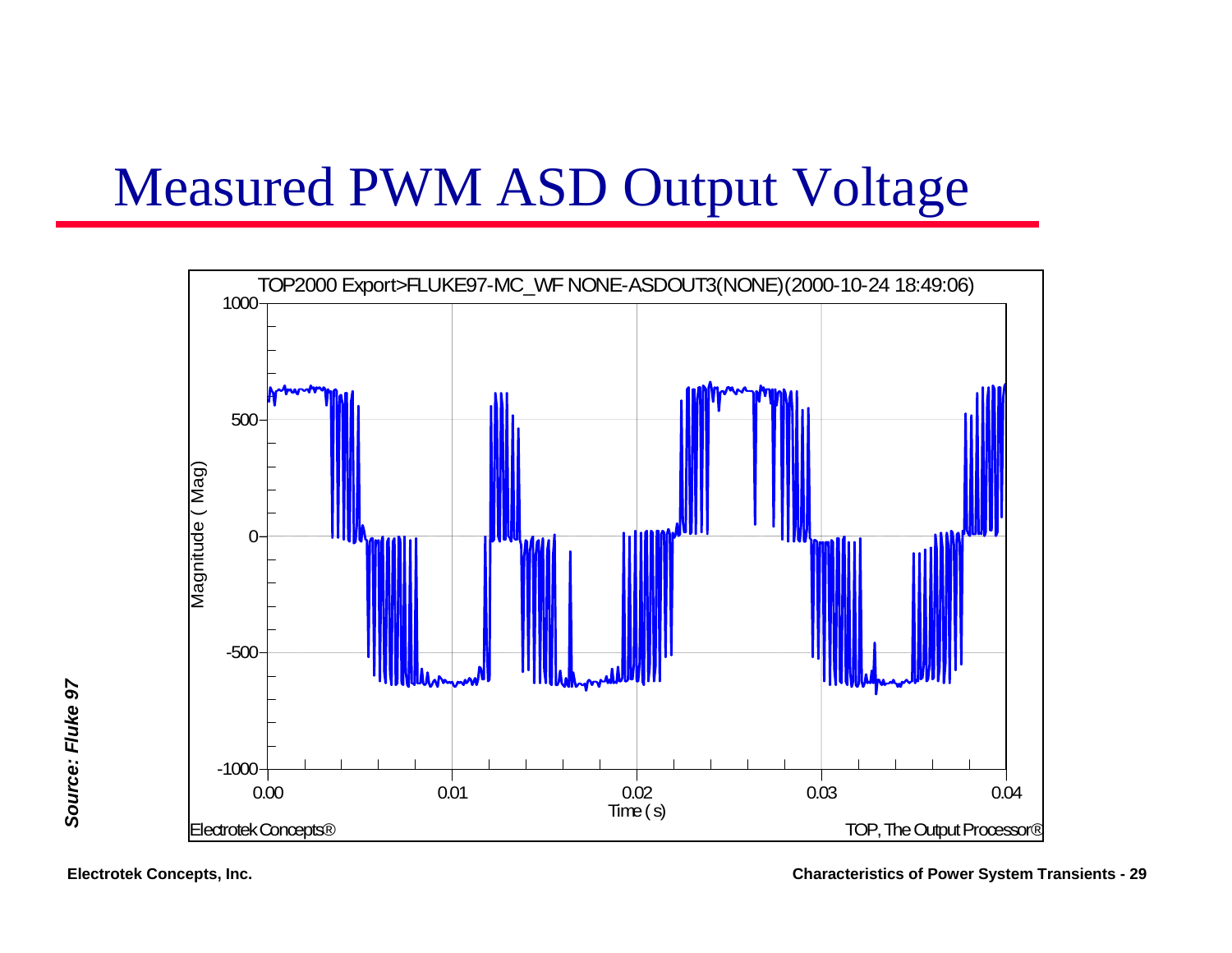### Measured Motor Terminal Voltage

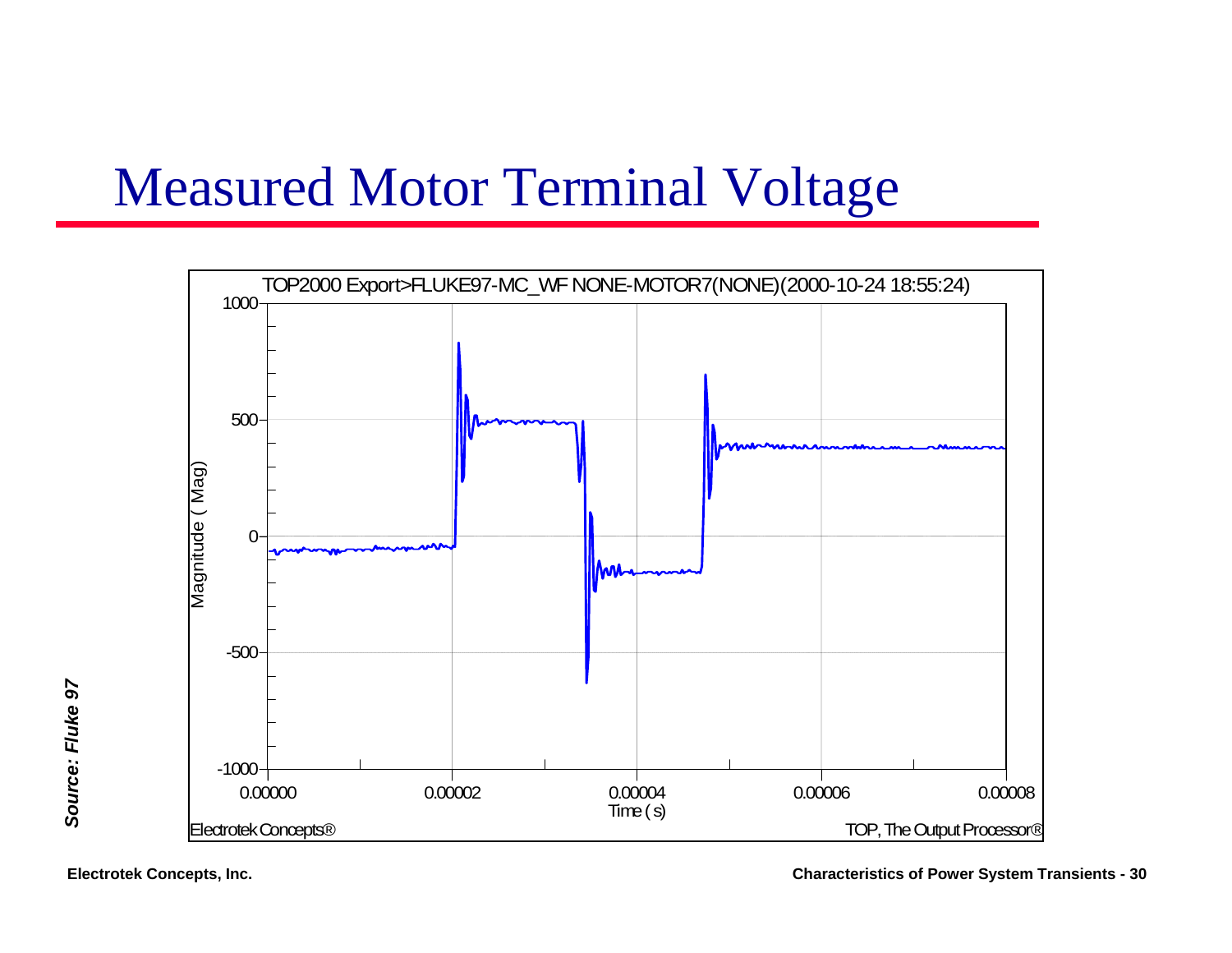### Other Transients: CLF Operation

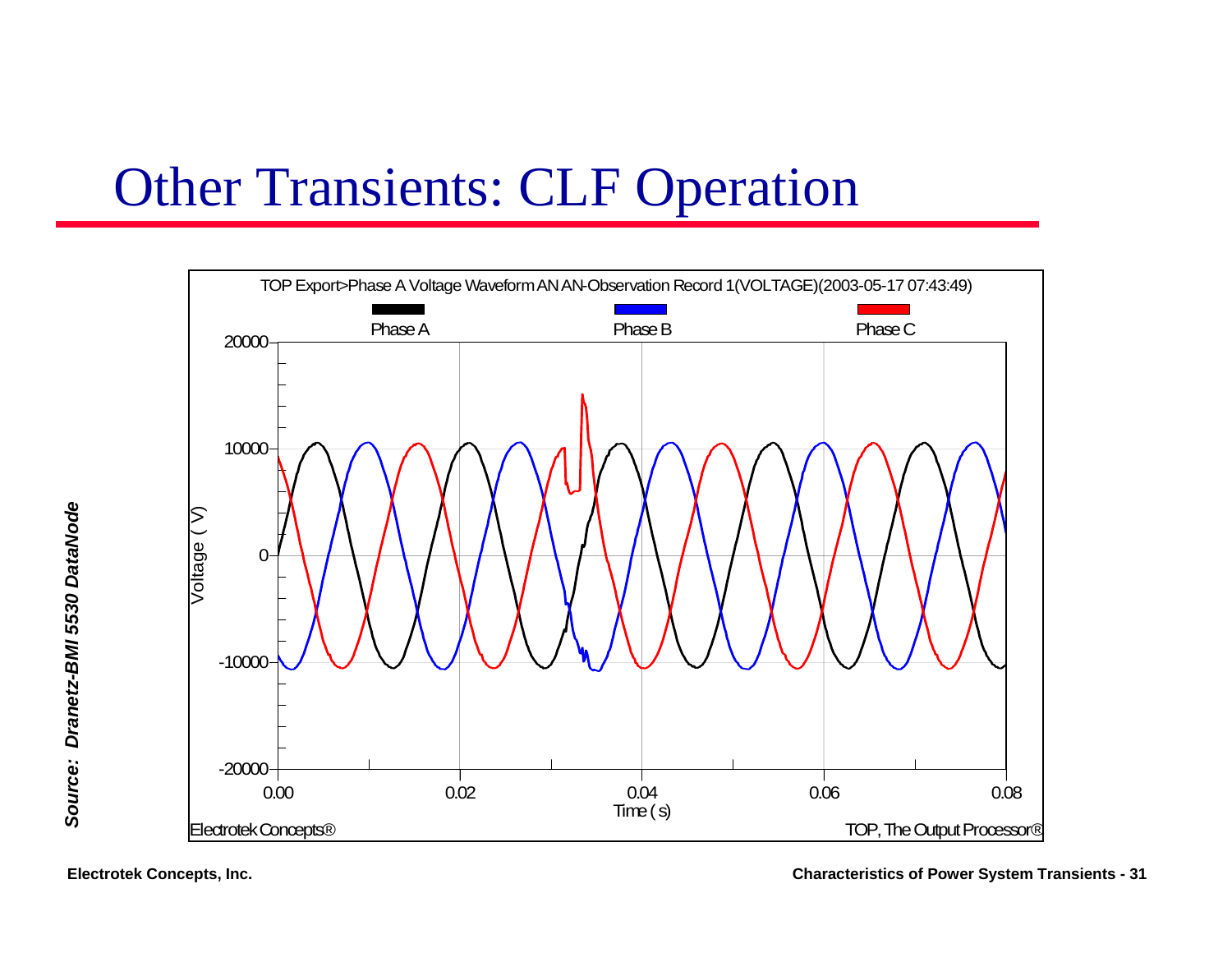# Other Transients: Arcing Fault Current

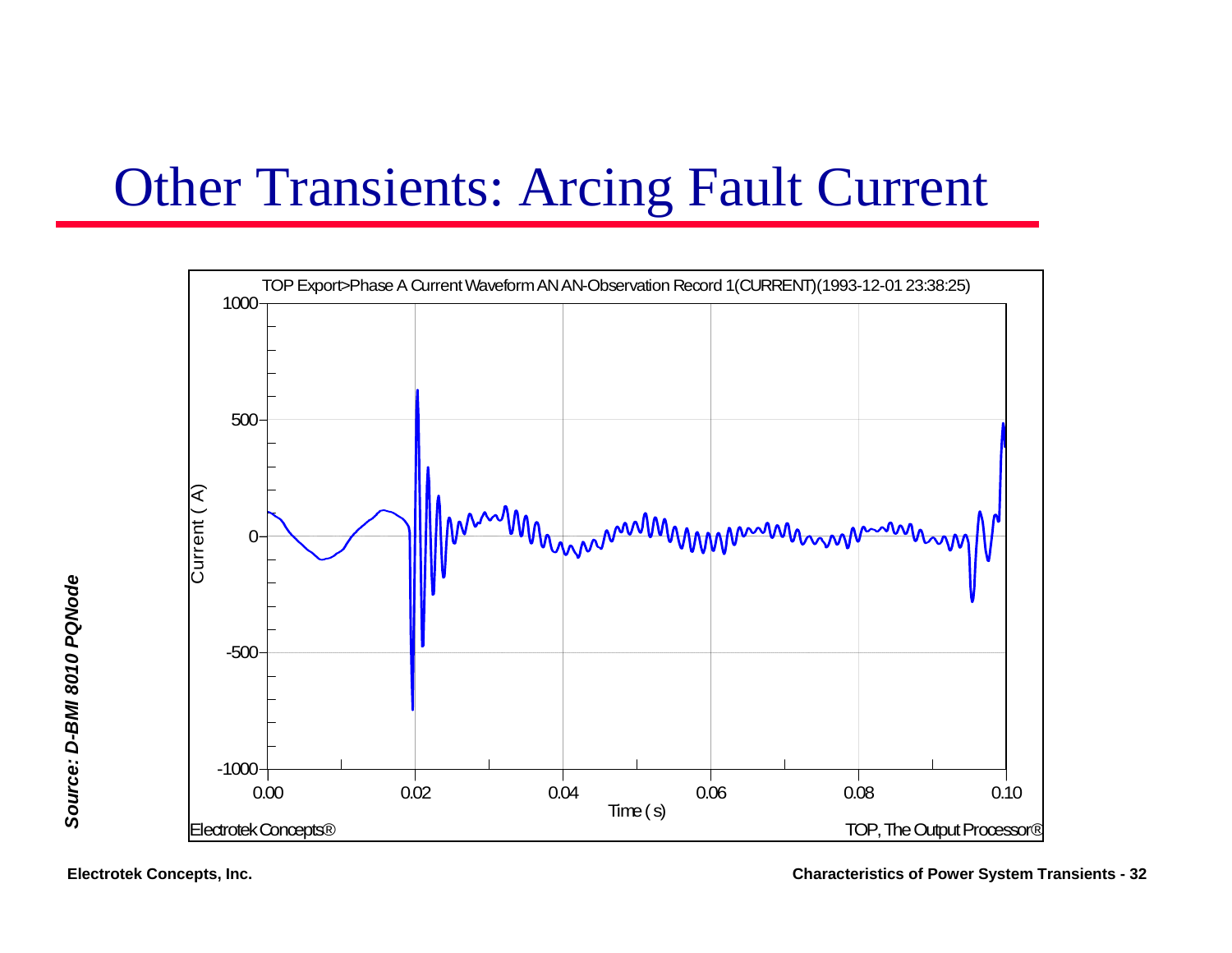# Other Transients: Arcing Fault Current

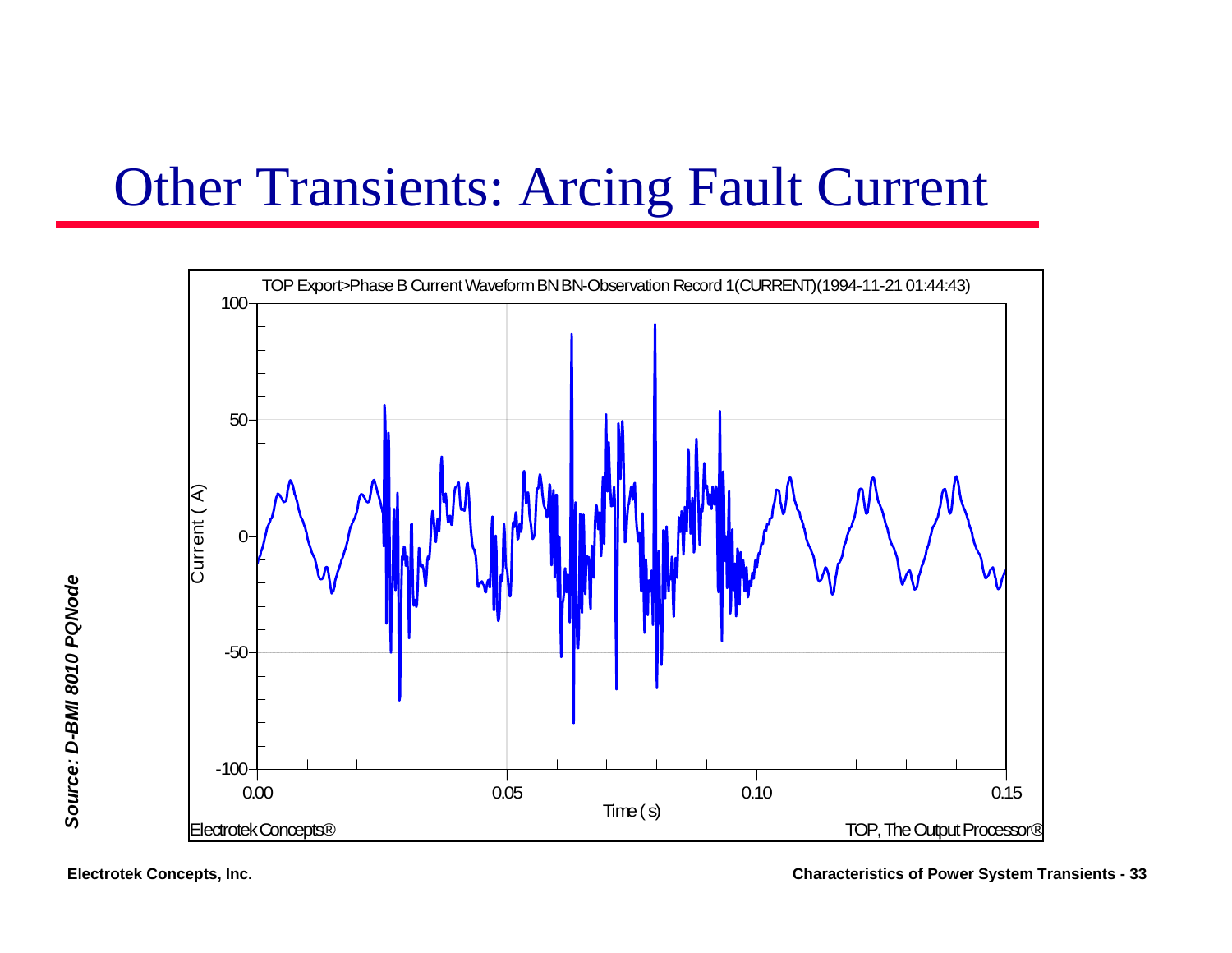### Other Transients: Arc Furnace Current



**Electrotek Concepts, Inc. Characteristics of Power System Transients - 34**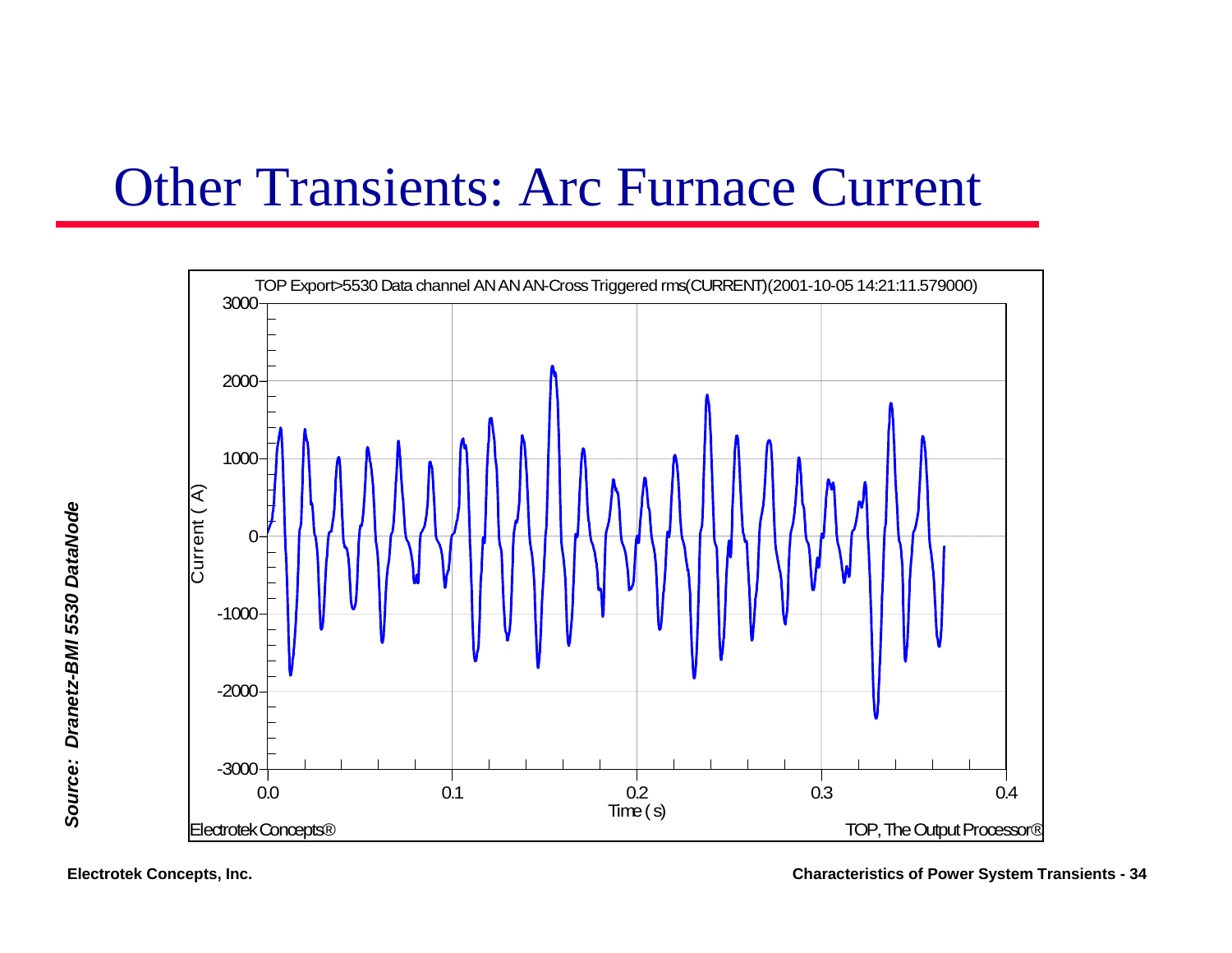#### Transient Problem/Solution #1

◆ Adjustable-Speed Drive - Voltage Notching: 400 HP dc Drive Current and Voltage Waveforms





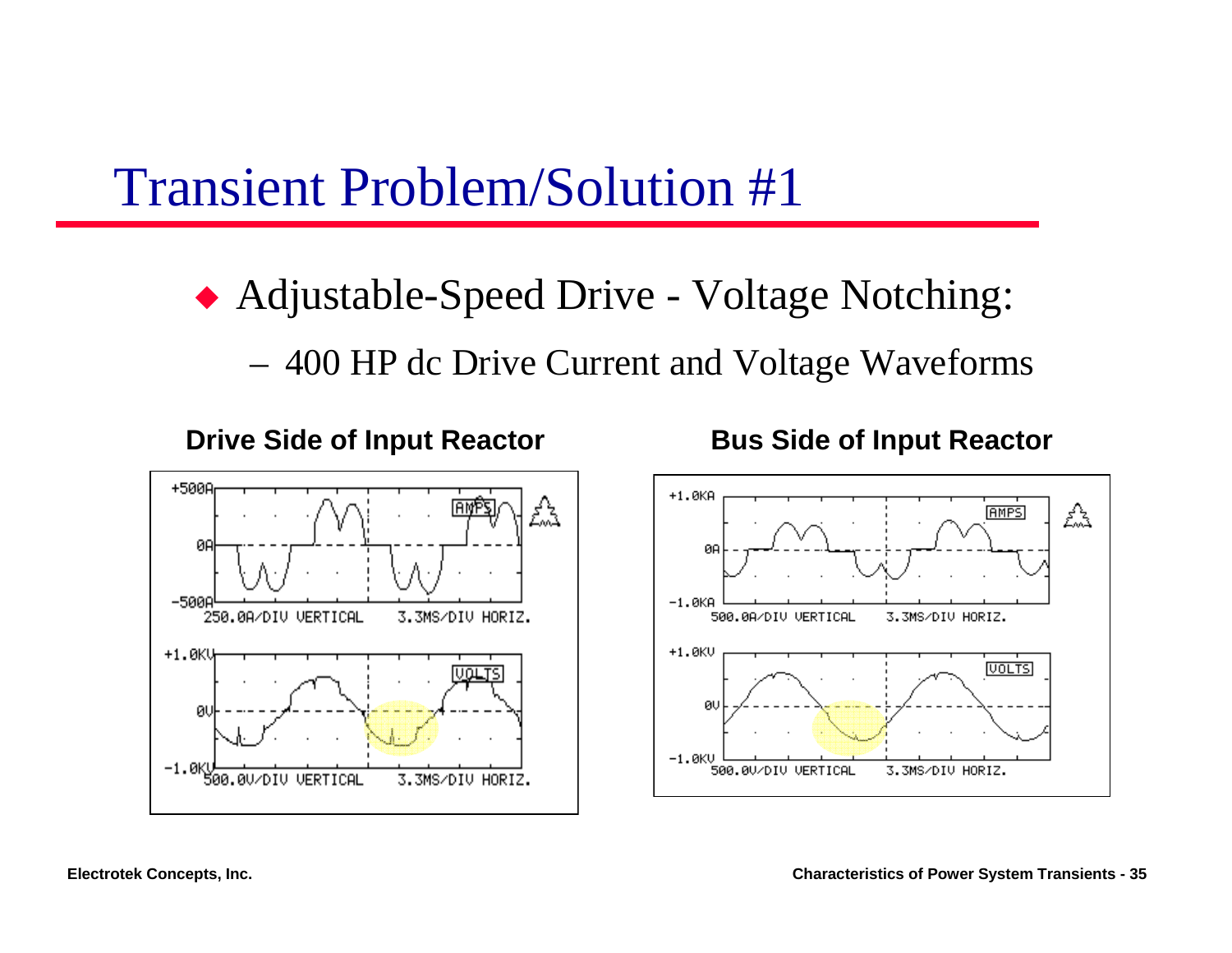#### Transient Problem/Solution #2

- ◆ Capacitor Switching Transient Voltage:
	- Control transient by switching when the voltage is approximately zero (synchronous closing control).



**Electrotek Concepts, Inc. Characteristics of Power System Transients - 36**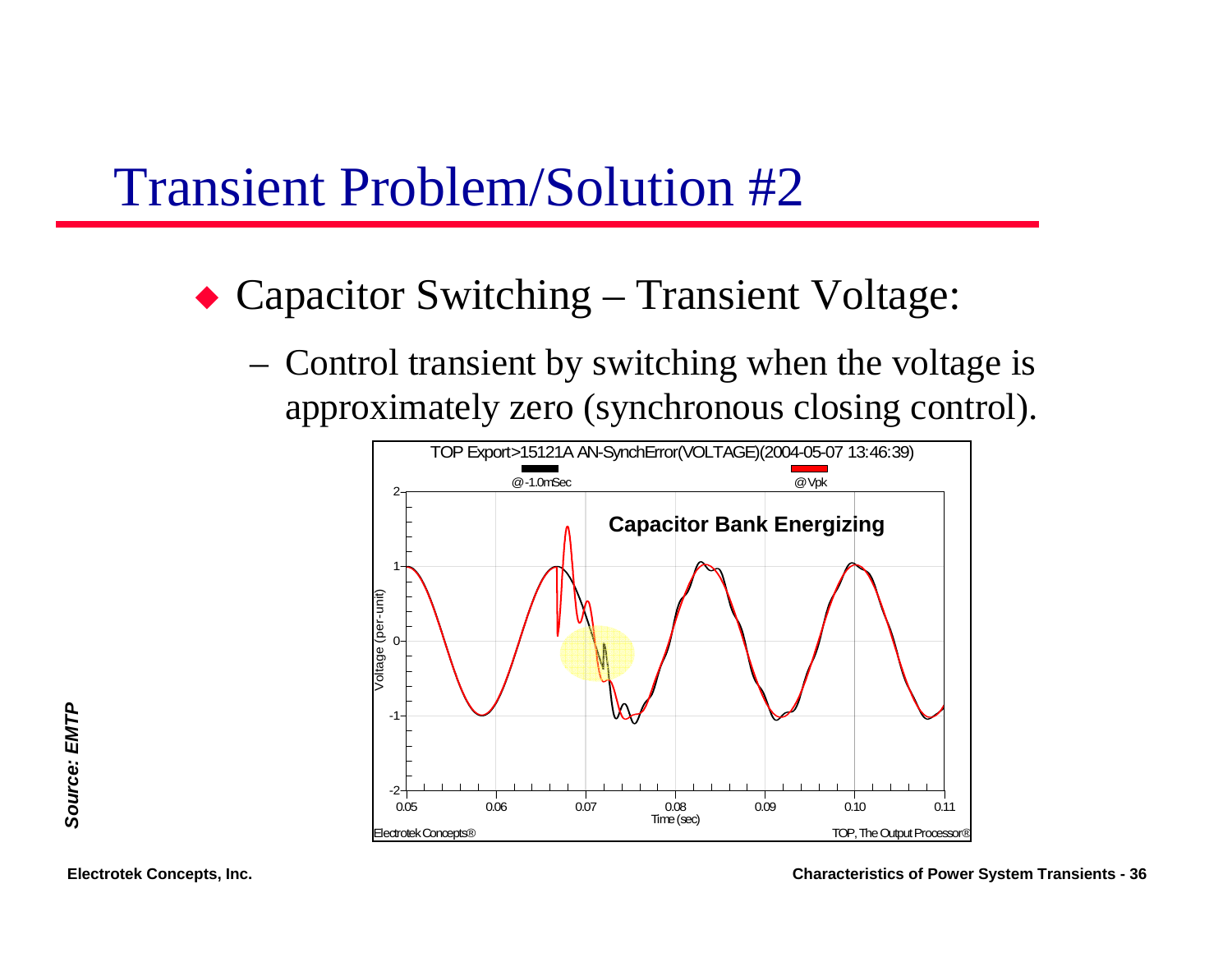#### Transient Problem/Solution #3

- ◆ Capacitor Switching dc Bus Overvoltage:
	- Control transient by adding inductance (choke) on the ac side of the adjustable-speed drive.

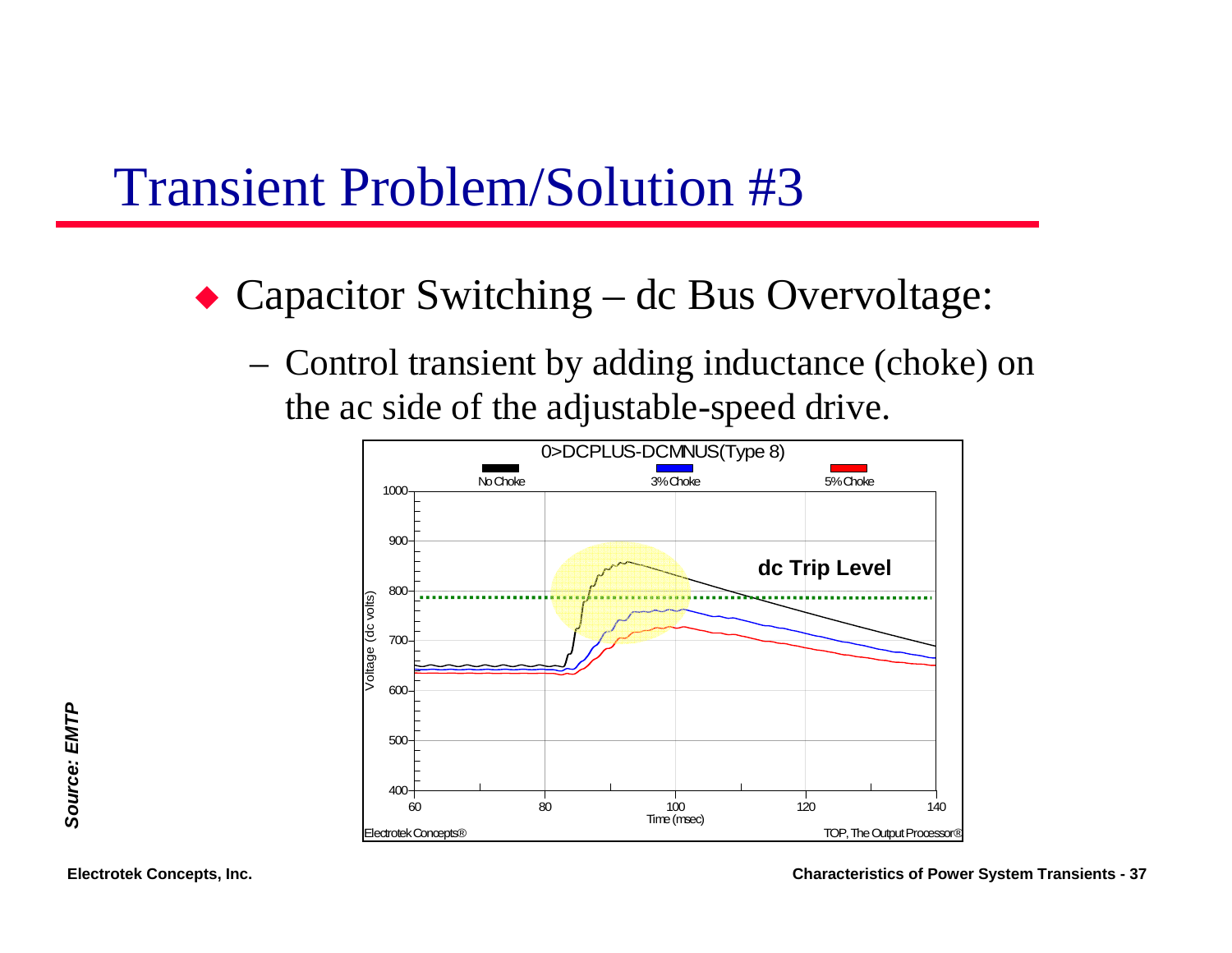#### Measurements to Characterize Transients

 $\bullet$  Using tools (e.g., PQView) to characterize transient voltages and currents.

**Oscillatory Transient Magnitude versus Duration**



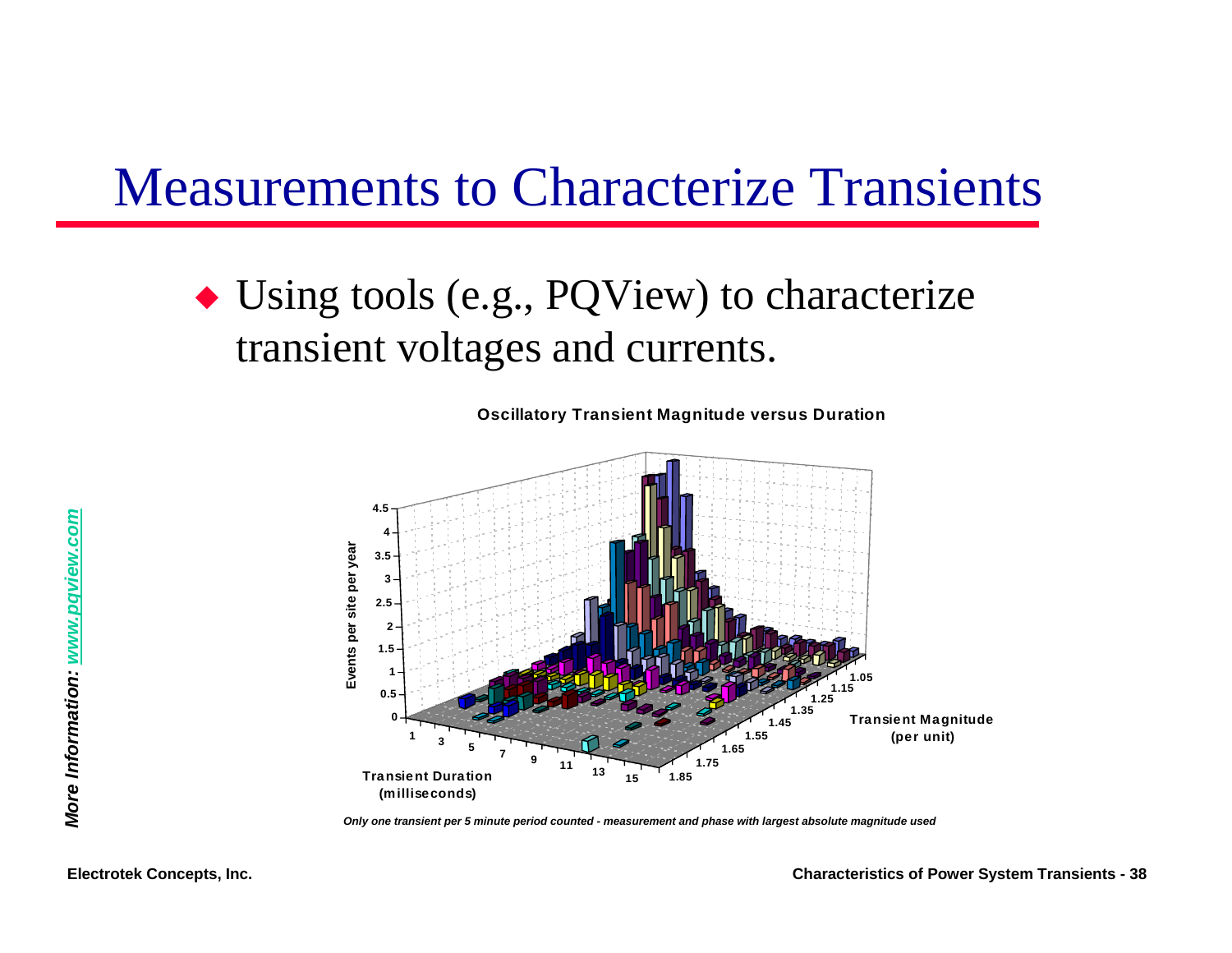### Simulations to Predict Transients



Source: PSCAD *Source: PSCAD*